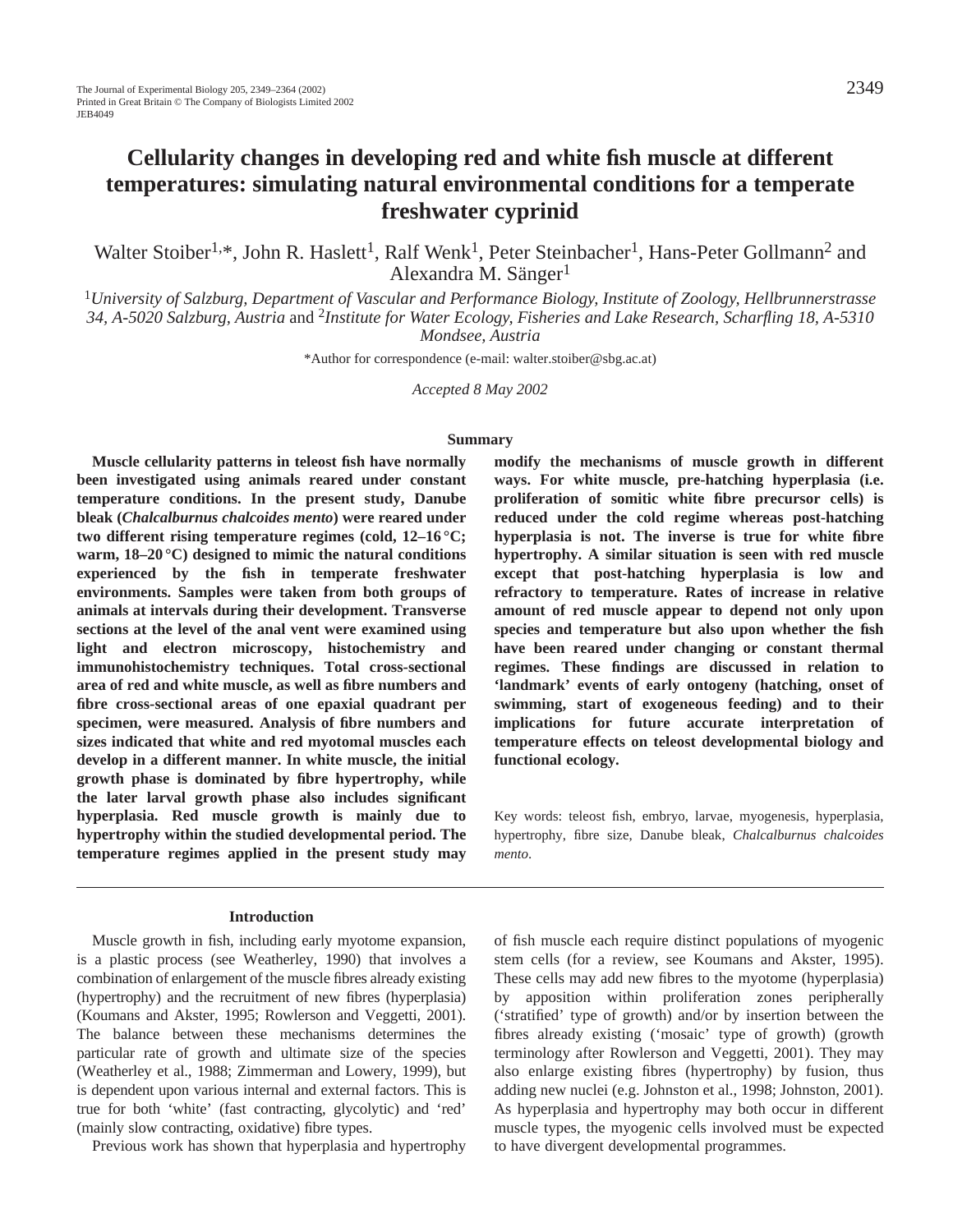One aspect of this divergence relates to muscle cell sizes and numbers, as reflected in fibre size distributions. These vary in relation to intrinsic factors, such as the degree of ploidy (Suresh and Sheehan, 1998; Johnston et al., 1999) and straindependent genomic differences (Valente et al., 1999; Johnston et al., 2000a–c). Perhaps more importantly, variations may arise as a result of extrinsic environmental factors, including availability of oxygen (Matschak et al., 1995), diet (Alami-Durante et al., 1997; Galloway et al., 1999a), exercise (Sänger, 1992), and ambient temperature (e.g. Johnston et al., 1998). The resulting patterns of fibre numbers and fibre size distributions are often referred to collectively as the 'cellularity' of the muscle. Cellularity is frequently used as an indicator of changes in the hypertrophy–hyperplasia balance, which is also an important determinant of fish flesh quality and is thus of applied, economic relevance (Johnston, 1999; Johnston et al., 2000d).

Among the external factors affecting fish muscle cellularity, ambient temperature is probably the most important. Its variation is known to evoke different patterns of response, which may be complex and may appear contradictory.

Temperature may affect the hypertrophy–hyperplasia balance of developing white muscle, although the intensity and direction of the response appears to vary not only between species, but also intraspecifically, depending upon developmental stage, brood stock source and season. Such heterogeneity of white muscle cellularity response to the thermal environment is broadly documented in studies of fish from diverse teleost taxa. These include clupeids (Vieira and Johnston, 1992; Johnston et al., 1995, 1998; Temple et al., 2000), cyprinids (Nathanailides et al., 1995a; Alami-Durante et al., 1997), salmonids (Weatherley et al., 1979; Stickland et al., 1988; Usher et al., 1994; Hanel et al., 1996; Matschak et al., 1998; Johnston et al., 2000a,c), gadids (Galloway et al., 1998) and pleuronectids (Brooks and Johnston, 1994; Galloway et al., 1999b). Many of the effects of temperature on white muscle are summarized by Galloway (1999).

Temperature also affects the hypertrophy–hyperplasia balance of red fibres, but here the reactions are more directional. In situations of red muscle increase under cooler conditions, such increase relies mainly upon fibre hypertrophy, although a hyperplastic component may also be present (e.g. striped bass *Morone saxatilis*, Egginton and Sidell, 1989; turbot *Scophthalmus maximus*, Calvo and Johnston, 1992; smelt *Retropinna retropinna*, Meyer-Rochow and Ingram, 1993; pearlfish *Rutilus frisii meidingeri*, Stoiber, 1996; sea bass *Dicentrarchus labrax*, Ayala et al., 2000). However, it must be noted that under colder conditions there are also examples where total red muscle amounts apparently decrease, despite the presence of a high density of fibres (e.g. in the Atlantic cod *Gadus morhua*, Galloway et al., 1998).

Initial temperature effects on muscle cellularity at the time of hatching may be partly compensated for by the time of first feeding (Johnston and McLay, 1997; Johnston et al., 2000b). A further complicating factor is that the thermal history of the teleost embryo may be 'imprinted' and continue to exert an influence during post-embryonic muscle growth. This has been suggested for the herring *Clupea harengus* (Johnston et al., 1998) and is also likely to occur in the Atlantic salmon *Salmo salar* (Nathanailides et al., 1995b; Johnston et al., 2000b,c), Atlantic cod *G. morhua* (Galloway et al., 1998) and sea bass *D. labrax* (Ayala et al., 2000).

Singly or in combination, all of the above may serve to alter the overall ratio of white to red muscle. Cooler conditions may raise the proportion of red muscle (goldfish *Carassius auratus*, Johnston and Lucking, 1978; striped bass, Egginton and Sidell, 1989; pearlfish, Stoiber, 1996), or reduce it (Atlantic cod, Galloway et al., 1998), or leave it largely unaffected (Atlantic salmon, Usher et al., 1994; herring, Johnston et al., 1995; adult scup *Stenotomus chrysops*, Zhang et al., 1996).

Whether temperature-induced changes in relative amounts of red muscle in fish of any age are reflected in sustained activity patterns, or whether the behaviour is there to avoid extensive thermal impact on locomotion, remains unclear.

Until now, investigations of thermal effects on muscle cellularity during early ontogeny have tended to use constant temperature regimes (but see, for example, Alami-Durante et al., 2000; Johnston et al., 2000b). This differs greatly from natural situations, where the animals are subjected to sometimes extremely variable environments within a single season.

In the present study, we make allowance for natural seasonal variations in environmental temperature. Danube bleak *Chalcalburnus chalcoides mento* spawn from the end of May to the beginning of June in the shallow waters of lake tributaries and off-runs. Eggs are deposited onto gravel beds or plants and may develop and hatch within a temperature range of 9–24 °C. Optimum hatching success  $(>90\%)$  is attained between 12 ° and 17 °C under constant laboratory conditions (Herzig and Winkler, 1985, 1986). Taking into account the intrinsic temperature tolerance limits of the species, we apply stepwise increases in temperature, in two single-season regimes with different starting temperatures. We compare our results with the presently available information on muscle development under constant temperature conditions, elucidated for a variety of cyprinid fish species (Stoiber, 1991, 1996). This potential limitation (i.e. a lack of direct control experiments at constant temperatures) has been taken into account in the interpretation of the results.

### **Materials and methods**

### *Rearing and sampling of fish*

All Danube bleak *Chalcalburnus chalcoides mento* Agassiz used in this study were laboratory-reared from artificially inseminated eggs. Parent animals were caught in the 'Zeller Ache' river, a tributary of the Mondsee, a lake approximately 30 km east of Salzburg, Austria. Fish were kept under rising temperature schemes to simulate natural conditions. One group was reared at  $12^{\circ}$ C with a rise in temperature to  $14^{\circ}$ C at hatching and to 16 °C at the onset of free swimming. The second group was reared at 18 °C with a rise to 20 °C at hatching. These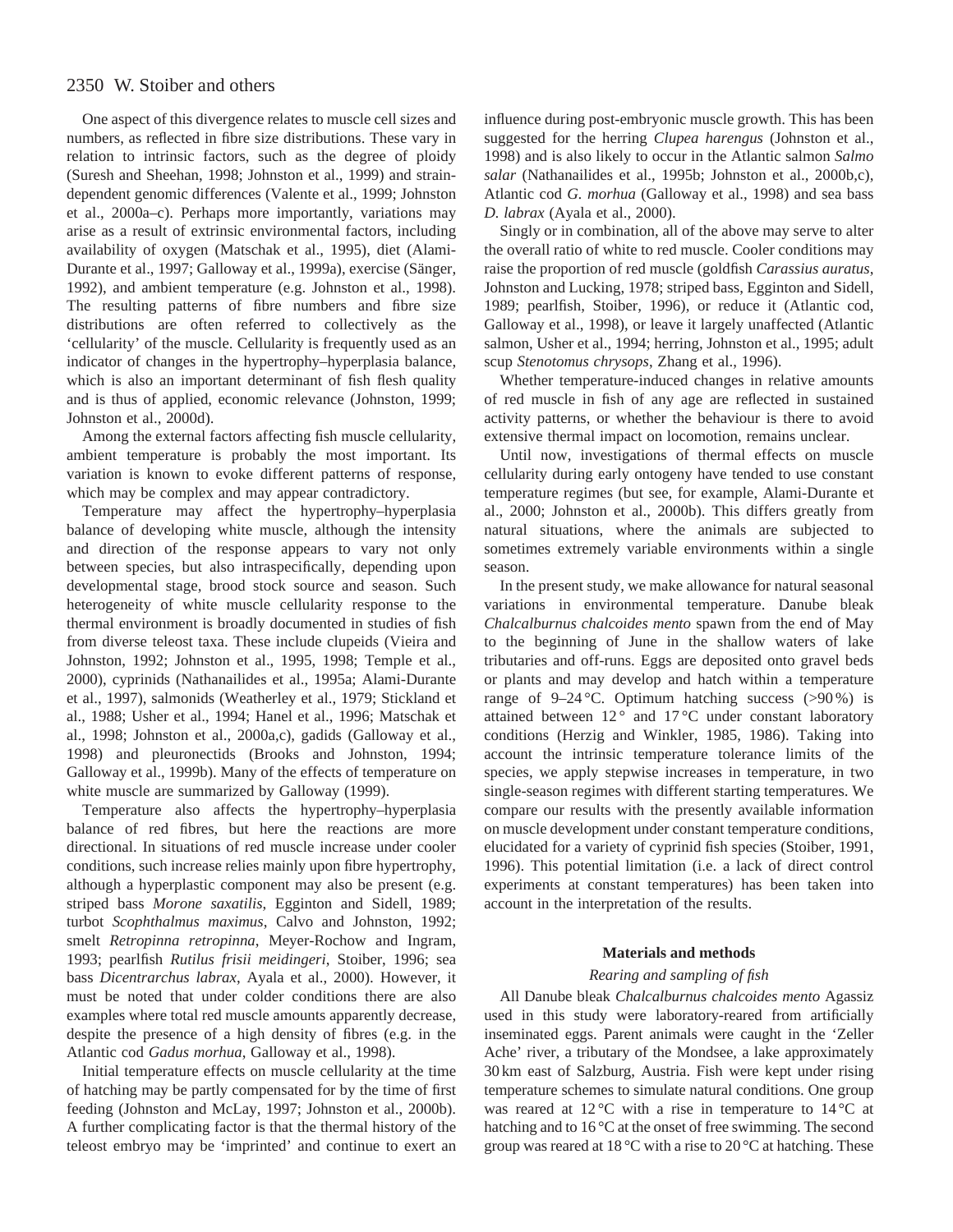|                                                                                      |                                                                                                     | Age $(d.p.f.)$ |       | Body length (mm) |               |
|--------------------------------------------------------------------------------------|-----------------------------------------------------------------------------------------------------|----------------|-------|------------------|---------------|
| Stage                                                                                | State of development                                                                                |                | Warm  | Cold             | Warm          |
| 1:40-somite embryo                                                                   | Spontaneous movements inside the eggshell, eyes unpigmented                                         | 8              | 3     | $4.6 \pm 0.2$    | $4.5 \pm 0.2$ |
| 2: Hatching $(50-52 \text{ somites})$                                                | C-start responses to disturbances; eyes pigmented                                                   | 11             | 5.5   | $5.4 \pm 0.1$    | $6.2 \pm 0.2$ |
| Free horizontal swimming, swimbladder filled with gas<br>3: Onset of free swimming   |                                                                                                     | 29             | 10    | $7.6 \pm 0.1$    | $7.6 \pm 0.1$ |
| Selective aiming of prey, gut contains food particles<br>4: First exogeneous feeding |                                                                                                     | 38             | 16    | $7.4 \pm 0.3$    | $8.0 \pm 0.2$ |
| Highly mobile, efficient shoaling, rapid body growth<br>5: Larva                     |                                                                                                     | 77             | 35    | $9.0 \pm 0.5$    | $8.9 \pm 0.8$ |
| 6: Advanced larva                                                                    | As stage 5, but larger                                                                              | 91             | 38/42 | $9.7 \pm 0.8$    | $9.7 \pm 0.8$ |
| d.p.f., days post fertilization.                                                     |                                                                                                     |                |       |                  |               |
| Body length values are means $\pm$ s.D. ( $N \ge 6$ ).                               |                                                                                                     |                |       |                  |               |
|                                                                                      | Passage times through the developmental stages were much shorter under the warm temperature regime. |                |       |                  |               |

Table 1. *Developmental stages of the two temperature regimes compared in the present study*

intervals were chosen to ensure the highest possible survival rates of fish fry while at the same time remaining within the confines of natural environmental variation. Maximum temperature variation was  $\pm 0.5$  °C for both groups. The rate of water flow, recirculation, photoperiod and *ad libitum* supply of live plankton and commercial fish food of appropriate particle size were kept constant (all according to the standard procedures of the Scharfling fish breeding laboratory). Samples from both groups  $(N \ge 6)$  were taken at different developmental stages: (1) 40-somite embryo, (2) free embryo just after hatching, (3) free embryo at onset of free swimming, (4) larva at first exogeneous feeding, (5) larva, (6) advanced larva. See Balon (1985) for life history terminology. Details of time differentials of developmental stages under the two temperature regimes are provided in Table 1.

Note that in stages 1, 3, 5 and 6, fish of the two temperature groups are of equivalent average body length (size stages). By contrast, stages 2 (hatching) and 4 (first feeding) have been chosen irrespective of body size because of their probable relevance as 'thresholds' for muscle development. These stages compare animals that are assumed to have achieved similar degrees of muscle functionality (muscle sufficiently developed to shed the egg shells, stage 2, and to hunt for prey, stage 4). For these two stages, cold-bred fish are on average shorter than their warm-bred counterparts.

Sampled animals were killed by overdose of MS-222 (3-aminobenzoic acid ethyl ester, Sigma); the vitelline membranes of embryonic stages were removed with fine forceps under a stereomicroscope prior to further processing. For each stage, further sets of animals  $(N \ge 6)$  were weighed and measured to determine average body mass and length for that stage.

Within the present study, reference is also made to growth data of cyprinid fish reared at constant temperatures as a part of two previous studies. Detailed protocols are given in Stoiber (1991) (roach *Rutilus rutilus*, Danube bleak) and Stoiber (1996) (pearlfish).

### *Light microscopy and morphometry*

Specimens to be used for morphometric measurements were immersion-fixed in Bouin's solution (Romeis, 1968). Six samples of each temperature group and stage were dehydrated in a graded series of ethanols and embedded into Technovit 7100 (Heraeus-Kultzer).

Transverse sections were cut on a Reichert-Jung 2030 microtome at the level of the anus. Semithin sections  $(3 \mu m)$ were mounted on glass slides and dried for 1 h on a hotplate. Sections were subsequently stained using a modified periodic acid methenamine silver (PAMS) procedure (technique modified after Hanel et al., 1996). This staining method shows good specificity for the basal lamina and thus provides contrast enhancement of the fibre outline.

To record total cross-sectional areas of red and white muscle, the silver-stained sections were photographed on standard black-and-white negative film at defined magnifications using a Reichert Polyvar microscope. Negatives were visualized on the monitor of a slide projection system previously checked for being free from distortion. The outlines of muscle areas were traced to transparent foils with an 0.35 mm ink pen. To measure the size of individual muscle fibres, fibre outlines of one epaxial quadrant per fish were traced onto paper using a drawing attachment. This method was found to be more accurate in detecting very small new fibres than tracing from photographs *via* the projection system described above.

Muscle total cross-sectional areas and fibre cross sections were measured using the digital 2D-morphometry software *MuscleMorph 1.0* (Minnich and Muska OEG, Salzburg, Austria) within the image analysis programme *Optimas*. As red and white muscles are treated separately throughout the study, and fibre-type identification has a somewhat ambiguous history in the literature, we justify our fibre typing using immunocytochemistry to supplement standard histochemical techniques (see below).

### *Immunocytochemistry and histochemistry*

All techniques applied used specimens that were cryofixed without pre-treatment. Freshly killed animals were oriented on small strips of aluminium foil, coated with a thin layer of Tissue-Tek O.C.T. compound (Miles, Elkhart, USA) and plunged into 2-methylbutane cooled close to its freezing point (−158 °C) by liquid nitrogen. Frozen specimens were stored in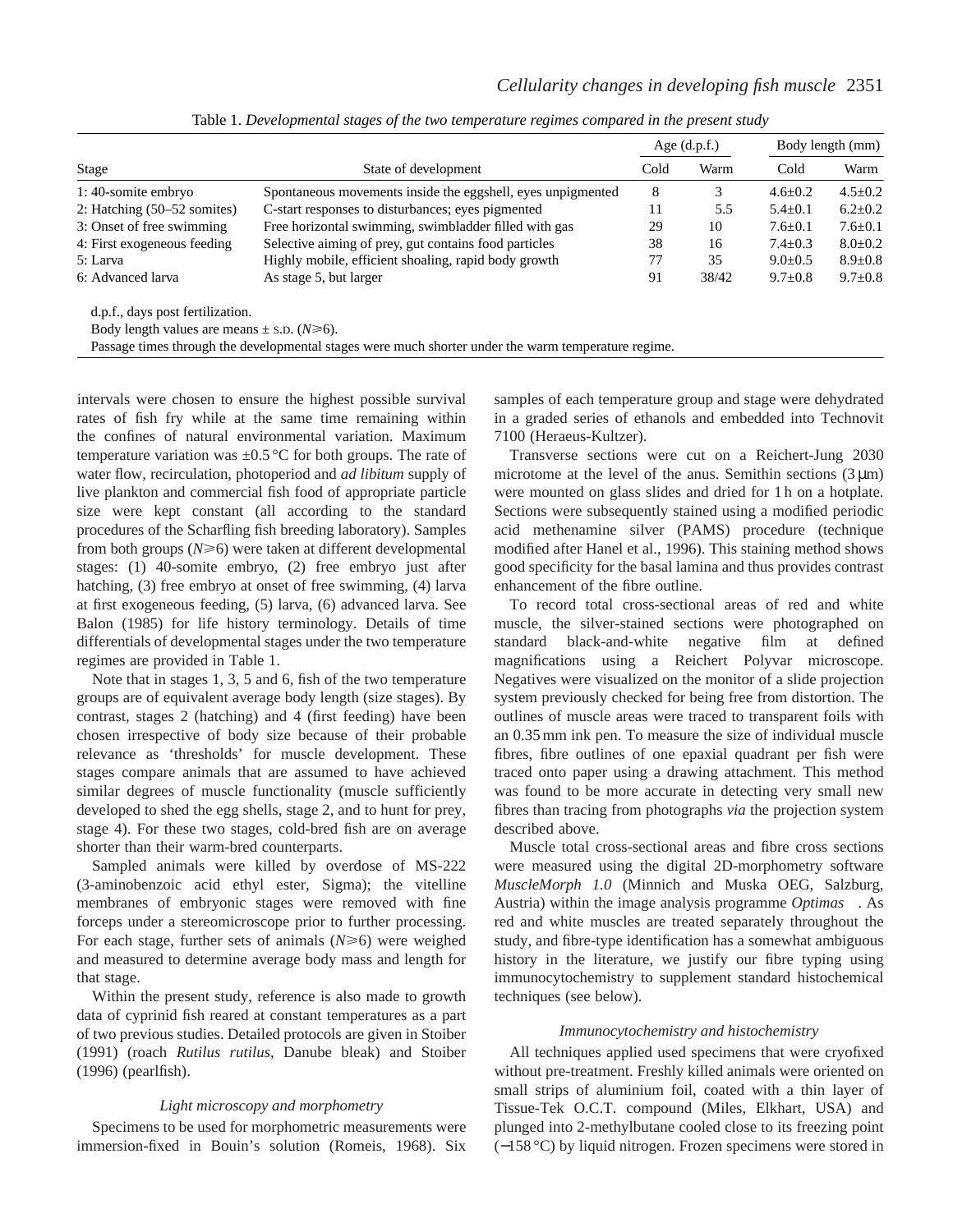liquid nitrogen until required for further processing. 7–15 µm transverse sections were cut on a Leitz 1720 cryostat, collected on poly-L-lysine coated slides and glass coverslips, and dried at room temperature (20 $\degree$ C) for 1 h. Slides and coverslips were either used immediately or wrapped separately in aluminium foil and stored at −30 °C (slides, if briefly) or in liquid nitrogen (coverslips and slides).

To distinguish developing red fibres from prospective white fibres, sections were reacted after fixation in cold acetone (5 min, −20 °C) with the following antisera: (1) monoclonal mouse anti-chicken slow myosin heavy chain IgA (*S58*; tissue culture supernatant) diluted 1:10, and (2) polyclonal rabbit anti-teleost (sea bream *Sparus aurata*) slow muscle myosin (*4/96 3c*) diluted 1:250. The *S58* antibody was raised by F. Stockdale, Stanford University, USA and has been shown to discriminate reliably between developing red and white fibres in the zebrafish *Danio rerio* (Devoto et al., 1996; Du et al., 1997; Barresi et al., 2000). The *4/96 3c* serum is also noncommercial and was provided by A. Rowlerson, King's College, University of London, UK; it has also been tested in fish (A. Rowlerson, personal communication). To detect candidate markers of presumptive myosatellite cells and of activated myogenic cells committed to differentiation, antisera staining the tyrosine kinase receptor c-met and the myogenic regulatory factor MyoD, respectively, were employed in fish from the beginning of the larval growth phase onwards. For this purpose, cryosections were fixed after the method of Johnston et al. (1999) using 4 % paraformaldehyde followed by acetone (10 min each, at room temperature) and reacted with the following antibodies: (1) rabbit anti m-met (1:100, Santa Cruz, USA; for reactivity with c-met in mammals see Cornelison and Wold, 1997; in fish, see Johnston et al., 1999), and (2) rabbit anti MyoD (1:100, Santa Cruz, USA). Cy3 labelled rabbit anti-mouse IgG and goat anti-rabbit IgG (Jackson, West Grove, USA), diluted 1:100, were applied as secondary antibodies using indirect immunofluorescence staining (Coons et al., 1955); details of the technique are described by Stoiber (1996). Specificity examinations of antibodies in addition to the references above included negative and positive controls.

Photographs of the results were taken using a Reichert Polyvar microscope adapted for fluorescence photography. It should be noted that photographs involving the Cy3 marker (which normally appears reddish), have been digitally converted to yellow tones to increase optical contrast and aid interpretation.

### *Electron microscopy*

Specimens for transmission electron microscopy (TEM; employed mainly for satellite cell identification) were immersion-fixed overnight at 4 °C using Karnovsky's paraformaldehyde-glutaraldehyde fixative (Karnovsky, 1963) diluted to half-concentration with cacodylate buffer (containing dimethylarsinic acid,  $0.15 \text{ mol}^{-1}$ , pH 7.4). Specimens were post-fixed in 1 % osmium tetroxide  $(3 h, 4 °C)$ , dehydrated in a graded series of ethanols and embedded into Epon 812 epoxy resin. Ultrathin (60–80 nm) cross sections were cut on a Reichert OmU 3 ultra-microtome at the level of the anus of the specimen. Sections were mounted on coated 75-mesh copper grids, contrasted with aqueous solutions of uranyl acetate and lead citrate, and viewed in a Philips EM 300 electron microscope at an acceleration voltage of 80 kV.

#### *Data analysis*

Statistical analyses of the data used commercial statistics software packages (Excel, Minitab). Means  $\pm$  s.D. of fibre numbers and cross-sectional areas within one epaxial quadrant were calculated for each individual animal. Linear and logarithmic regressions were calculated and displayed. Overall temperature effects on individual red and white fibre numbers and mean fibre sizes were tested for significance using one-way analysis of covariance (ANCOVA) with temperature as a fixed factor and fish size as a covariate. Fibre size distributions of each fibre type (red, white) and developmental stage were plotted as histograms using  $20 \mu m^2$ size classes. To assess hypertrophy of the original ('first wave' somitic) fibre stocks without the complication of ongoing fibre recruitment (hyperplasia), the following rationale was applied. The numbers of red and white fibres present in one epaxial quadrant of the smallest stage 1 (40 somite embryo) specimen of Danube bleak in the present study and pearlfish from the database of Stoiber (1996) were taken as a reference to distinguish the populations of directly somite-derived (i.e. largest) red and white fibres in the subsequent stages 2–6. This was done under the premise that fibres once established grow continuously by increase in cross-sectional area and the first-established (oldest) fibres thus will always be the largest. One specimen of 18 °C-reared Danube bleak was excluded from all evaluations because of its atypical size (thus: *N* for  $12^{\circ}$ C-reared fish = 36; *N* for 18 °C-reared fish = 35).

### **Results**

### *Justification of fibre type classification*

Morphometric work to compare the growth dynamics of different muscle fibre types requires reliable classification of all fibre types involved. The silver-staining procedure (PAMS) used in this study to trace red and white fibre cross-sectional contours in developing fish myotomes allows discrimination between these fibre types only by anatomical position and morphological criteria. For all developmental stages examined under both temperature regimes, the red fibres form a continuous monolayer that constitutes the entire lateral surface of the myotomes. This monolayer invaginates mid-laterally to project inwards toward the notochord, thereby sandwiching the horizontal septum (Fig. 1A). Red fibre cross-sectional profiles are rectangular, with myofibrils forming garland-like patterns (Fig. 1B). White fibre profiles are polygonal and develop a radial arrangement of myofibrils (Fig. 1B).

The results of the myofibrillar ATPase (mATPase) histochemistry and of the immunostaining with antibodies known to discriminate between red and white fibres support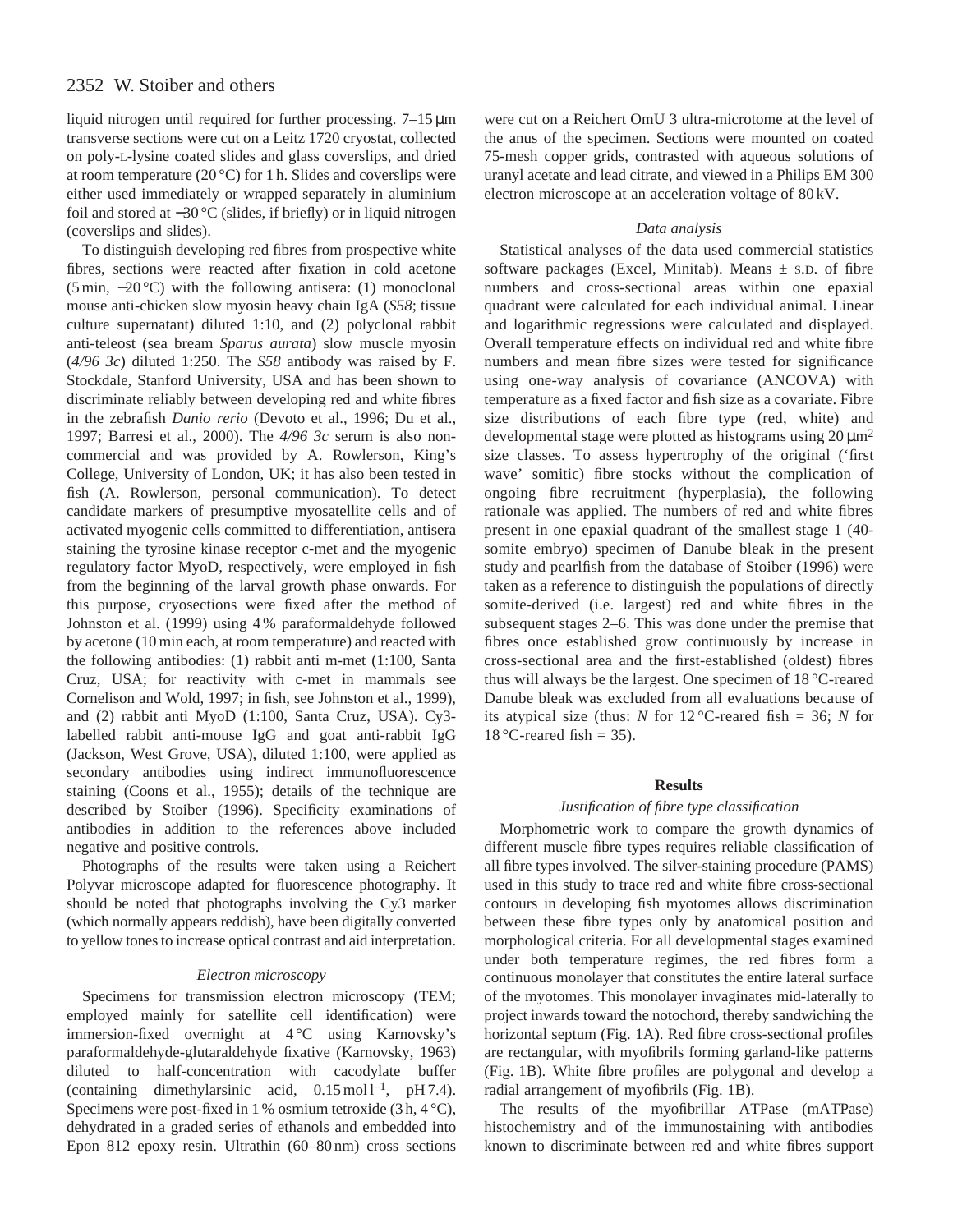the morphology-based fibre typing outlined above. The fibres of the superficial monolayer are mATPase-negative after alkaline pre-incubation, while under the same treatment the deep fibres remain positive (Fig. 1C). This is consistent with known mATPase staining properties for teleost red fibres and white fibres (e.g. Kilarski and Kozlowska, 1985; Scapolo et al., 1988; Kilarski, 1990). The superficial fibres react with the antislow myosin sera S58 (Fig. 1D) and 4/96 3c (not shown), which do not stain the deep fibres. The superficial fibres also react with the F59 antibody, which labels here, as in the zebrafish, red fibres more strongly than white (Fig. 1A) (for zebrafish results, see Du et al., 1997; Barresi et al., 2000). Together these findings permit classification of superficial fibres as slow contracting or 'red' and the deep fibres as fast contracting or 'white' (*sensu* Rome et al., 1988).

Intermediate muscle fibres (for fibre type characterization, see Rowlerson, 1994) are normally first detectable in cyprinids long after the onset of exogeneous feeding (Stoiber, 1996), and are certainly well beyond the developmental limits of the present study. Any possible progenitors of such fibres in the myotomes of the largest fish investigated (stage 6) are treated here as white fibres.

A few small 'tonic' type fibres (1–3 per myotome; criteria of identification given in Kilarski and Kozlowska, 1985, 1987; Sänger, 1997) were found in animals from the onset of free swimming onwards (Stoiber et al., 2002). For the purposes of the present study, however, these fibres were not treated separately but are included in the red fibre population.

### *Patterns of myogenic cell appearance common to both temperature regimes*

From the 40-somite stage (stage 1) and even more from hatching (stage 2) onwards, small cells similar in appearance to myosatellite cells (Mauro, 1961; Campion, 1984) were found attaching to the dorsal and ventral apices of the myotomes, next to the terminations of the superficial red fibre layer. Some of these small cells are also attached to further cells within the mesenchyme layer surrounding the myotomes of that stage (Fig. 2A). By contrast, fish in the larval stages (stages 5, 6), myosatellite cells also occur inside the myotomes, together with very small fibres. These cells insert between the differentiated white fibres or at the medial boundary of the superficial red muscle layer (Fig. 2B). From the onset of free swimming, immunocytochemical staining using the m-met and MyoD antisera reveal small spots within the myotomes. The positions of these correspond to those of the above myosatellite cells and small fibres, thus appearing to confirm the TEM results (Fig. 2C,D).

Myogenic cells and very small fibres directly and unambiguously attached to the red muscle regions appear to be confined to the dorsal and ventral extremities of the red muscle layer up to and including the stage-5 larvae. By stage 6, hyperplastic growth of red muscle is apparent in the form of a few small fibres mixed with undifferentiated myosatellite-like cells close to the horizontal septum and lateral to the original red fibre layer next to the lateral line nerve (not shown).

# *Cellularity changes in developing fish muscle* 2353

### *Developmental changes of white/red muscle proportions and muscle cellularity under the two temperature regimes*

The relative amounts of red muscle during early growth of the Danube bleak (as given by cross-sectional areas at the anus) together with other corresponding data of cyprinid species for comparison are shown in Fig. 3. Under rising temperature regimes there is little difference between the results for warm and cold-bred fish of the subject species (*t*-test; *P*>0.05). However, this is not the case for the same species under constant 20 °C conditions, and there is also considerable variation between results from different species (see Discussion).

Mean fibre sizes and numbers are summarized for each muscle type, developmental stage and temperature group in Table 2. It may be seen that the mean size of red fibres shows a trend towards larger values in cold-bred fish of stage 1 before hatching than in warm-bred fish of the same stage (*P*=0.06), but the reverse is true from the onset of exogeneous feeding (stage 4) onwards. Comparison of mean numbers of red fibres between temperature groups and within stages shows no significant difference at any developmental stage apart from stage 1, where the warm group has significantly more fibres than the cold  $(P<0.05)$  (Table 2).

Unlike red fibres, the mean sizes of white fibres are similar for the two temperature groups at stage 1 but are larger in the warm-bred animals in all following stages (*P*<0.01). This leads to 15–25 % larger mean fibre sizes in the warm-temperature stage-5 and -6 larvae (Table 2). Comparison of mean white fibre numbers between the thermal groups within each stage (Table 2) demonstrates that significantly smaller numbers are present in the cold group in stage 1. The cold group of fish has compensated for their apparent deficit of these fibres by the time of the onset of free swimming (stage 3). At the onset of exogeneous feeding (stage 4) there is an apparent transient recurrence of the cold fishes' deficit in white fibre numbers. This may be a direct consequence of the smaller body size of these animals at that stage (see Table 1) rather than a developmental trend.

To gain an overall impression of fibre development, covering all stages given in Table 2, one-way analysis of covariance (ANCOVA) was undertaken of fibre size and number, with temperature as a fixed effect and fish size (as given by total muscle cross-sectional area) as a covariate. The analysis was performed on red and white fibre data separately.

For the red fibres, the results are presented with and without the inclusion of stage 6, as it is clear that at this stage the temperature effects on cellularity have been altered. Thus, there is a small but significant difference in red fibre size, with larger fibres in the cold group in all fish up to stage 5 (*P*=0.022). This difference is no longer present if the stage-6 fish are included  $(P=0.71)$  (Fig. 4). In relation to overall red fibre numbers per epaxial quadrant, there is no significant temperature influence up to stage 5 (*P*=0.25). Inclusion of stage 6 does not alter the situation, although here a *P*-value of 0.075 may indicate a trend towards more red fibres in the warm-bred fish.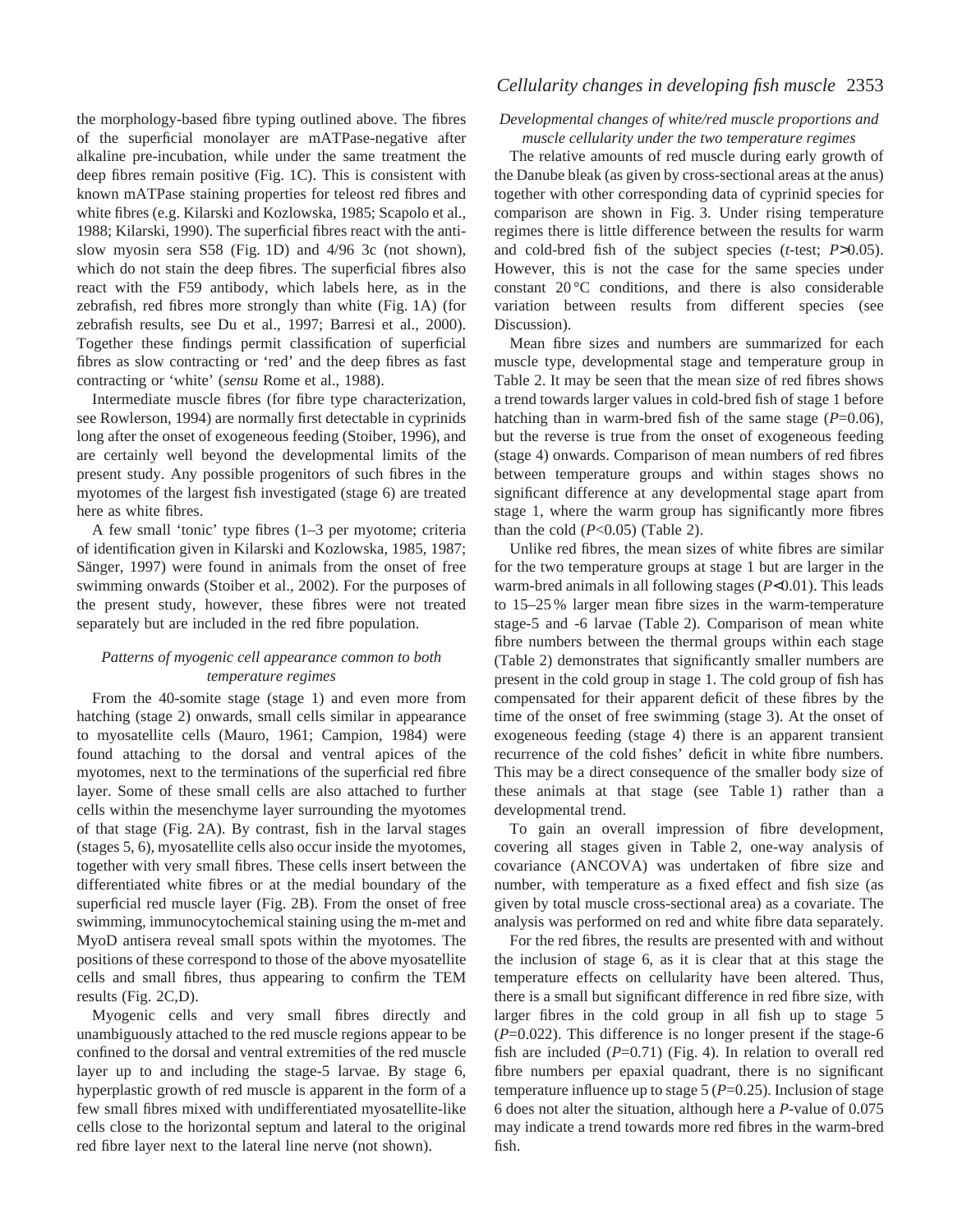

Fig. 1. Fibre typing and tracing of muscle fibre outlines in cross sections. (A) 40-somite (stage-1) embryo of the warm regime immunoreacted with the F59 antibody. The superficial monolayer of red fibres (RF) stains more intensively than the bulk of white fibres (WF) underneath. Scale bar, 100 µm. (B) Stage-5 larva of the cold regime. Detail of an epaxial quadrant with fibre contours and myofibrils as visualized by PAMS. Myofibrils form garland-like patterns in red fibres (RF) but radial patterns in white fibres (WF). Scale bar, 25 µm. (C,D) Discrimination between fibre types in the horizontal septum area. (C) Stage-6 larva (warm regime). Histochemical staining for myofibrillar ATPase after preincubation at pH 10.2 leaves white fibres (WF) active while red fibres (RF) are inactivated. Scale bar, 50 µm. (D) Swim-up larva (stage 3, cold regime). Immunostaining with the *S58* antibody highlights the red fibres (RF) monolayer, white fibres (WF) are unreactive. Scale bar, 25 µm. spc, spinal cord; nc notochord; ms, myoseptum; hs, horizontal septum; ln, lateral line nerve; ep, epidermis.

For the white fibres, ANCOVA of fibre sizes of the two thermal groups in relation to fish size shows no significant difference between temperature groups (*P*=0.94) (Fig. 4). However, the ANCOVA *P*-value for overall white fibre numbers (*P*=0.087) may indicate a trend towards more fibres in the warm-bred fish, a result similar to that of the red fibres.

To elaborate temperature differences further, fibre size distributions summed over all individuals measured, were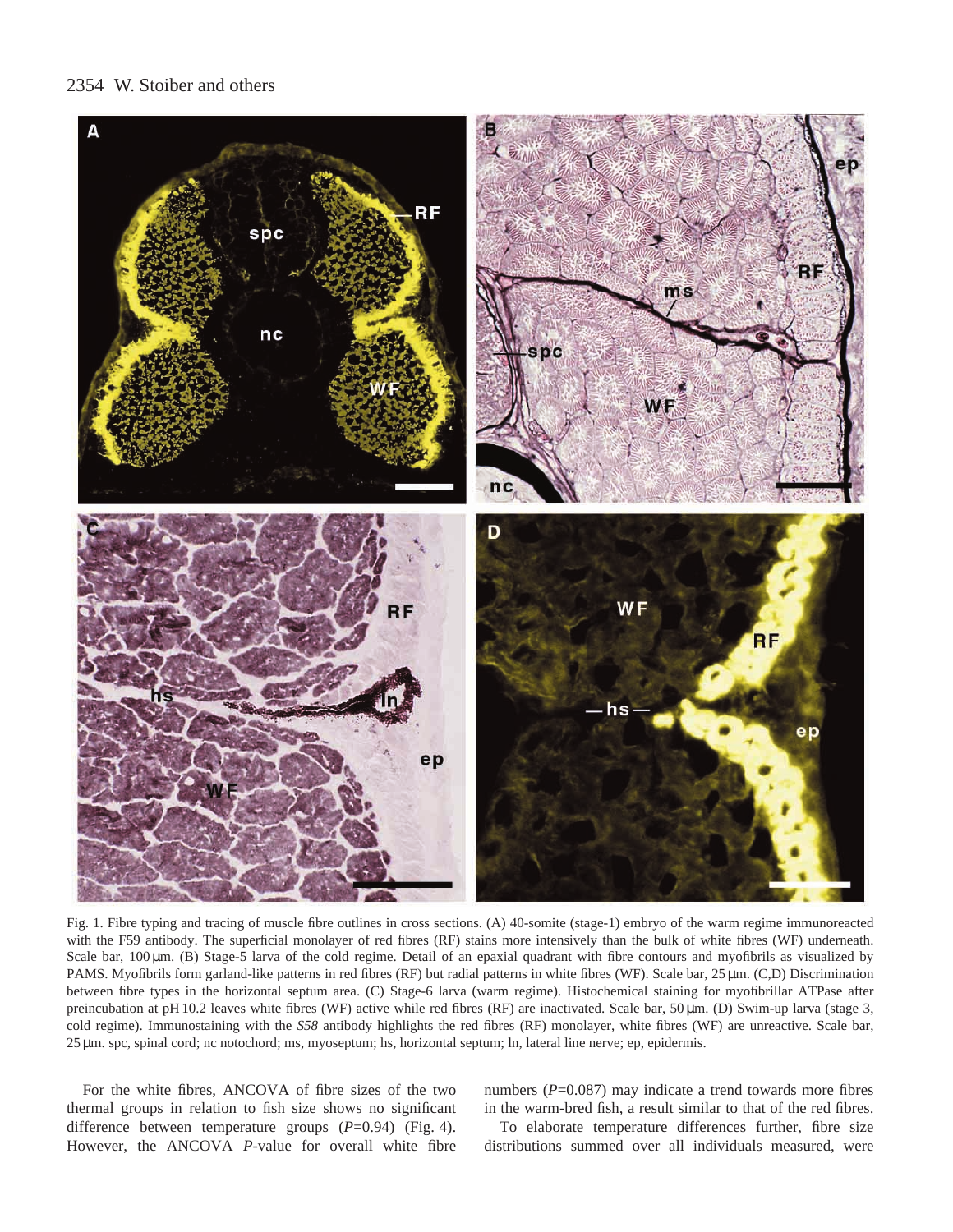

Fig. 2. Myogenic cells provide the basis of hyperplastic growth. All images are from cross sections. (A) Low magnification electron micrograph of a 40-somite embryo (stage 1, warm regime). Undifferentiated cells assumed to be myogenic are clustered within the mesenchyme (mes) next to the dorsal apex of the myotome and attach to the myotome's surface (arrows). Scale bar, 10 µm. (B) Electron micrograph of two myosatellite cells (SC) inserting between white fibres (WF) of a larva at first feeding (stage 4, warm regime). Scale bar, 2 µm. (C,D) Presumptive myosatellite cells and activated myosatellite cells within epaxial muscle of stage-5 larvae (warm regime), as labelled by anti m-met (C) and anti MyoD (D), respectively (arrows). Scale bars, 50 µm. spc, spinal cord; nc, notochord; ne, nerve; ep, epidermis; WF, white fibres; RF, red fibres.

plotted for each fibre type and developmental stage (Figs 5, 6). Modes were estimated where necessary as the most appropriate measure of the central tendencies of the distributions and in accordance with distribution shapes.

The main characteristics of the development of the fibre

types under the two temperature regimes may be summarised as follows. In the 40-somite embryos (stage 1), prospective white and red fibres are of approximately the same size under both temperature regimes (Table 2). Fibre size distributions are single-peaked and narrow, with maxima within the  $30 \mu m^2$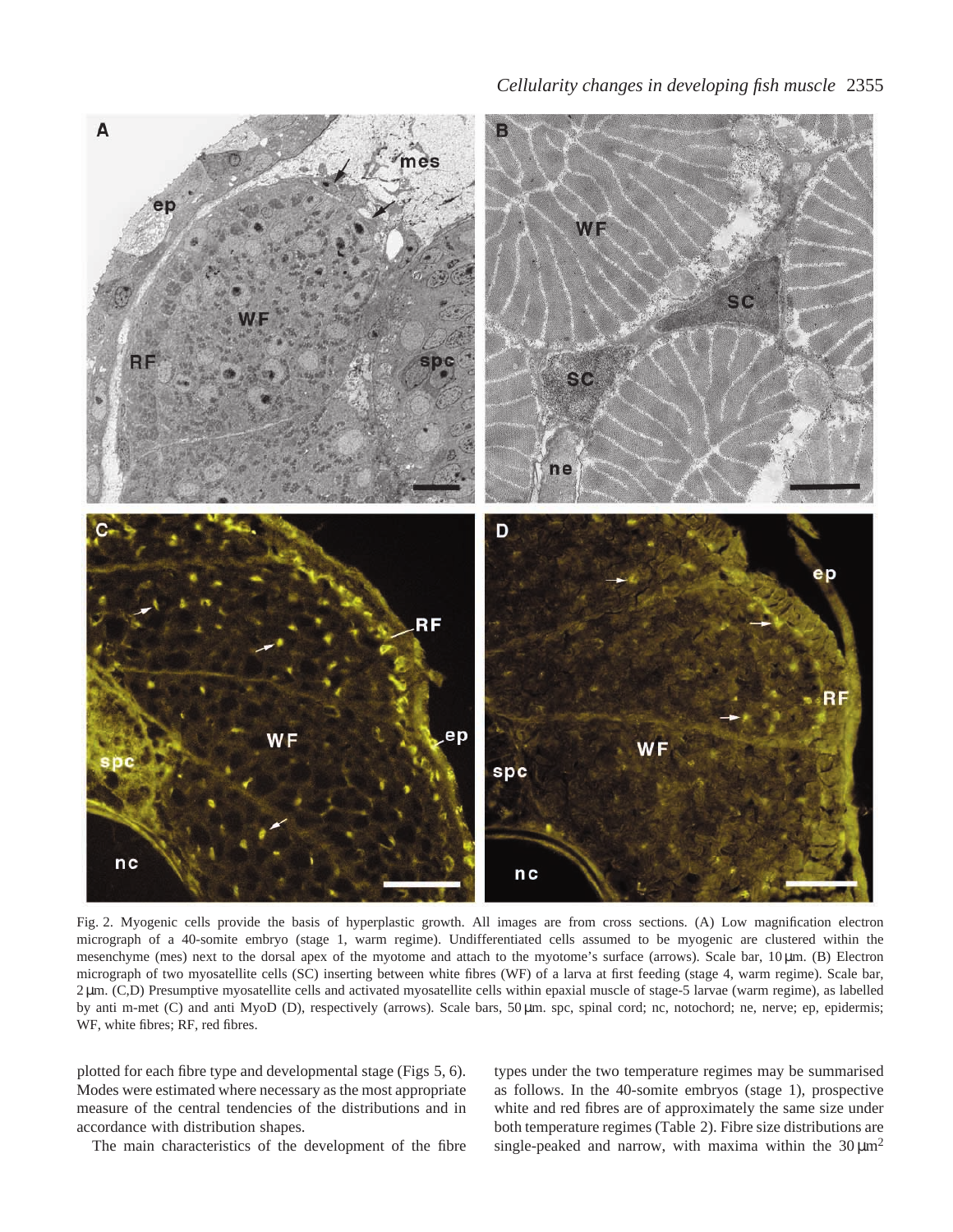Fig. 3. Scatter plot with regression lines demonstrating the correlation of red muscle relative proportions (white-to-red ratio, w/r) with fish size as given by total muscle cross sectional area (c.s.a) in Danube bleak (*Cc*) reared under constant (thin black line) and changing (rising) thermal conditions (thick red and blue lines). Also shown, for comparison, are data for two further cyprinid species (roach, *Rr*; pearlfish, *Rf*) reared at various constant temperatures. Equations for Danube bleak: *Cc* 20 °C: *y*=2.824*x*+13.284 (*r*2=0.894, *P*<0.001); *Cc* 18–20 °C: *y*=1.6178*x*+8.9764 (*r*2=0.686, *P*<0.001); *Cc* 12–16 °C: *y*=1.6032*x*+8.7289 (*r*2=0.794, *P*<0.001).



loge total muscle cross-sectional area

midpoint (i.e.  $20-40 \,\mu m^2$ ) classes (Figs 5A,B, 6A,B). Thus, there is no apparent temperature effect on the fibre size distributions, although there are slightly fewer fibres in the cold-bred fish. Of course, as also at all other stages, fibre numbers in the deep white part of the myotome exceed those of the superficial red fibre monolayer (see also Table 2).

At hatching (stage 2), white fibre size distributions of both temperature regimes have become positively skewed and each has a single peak that is now broader and formed by the  $30 \mu m^2$  and  $50 \mu m^2$  classes. A tendency towards fibre growth is particularly clear for the warm regime, where fibres larger than  $80 \mu m^2$  are much more frequent than with the cold regime (Fig. 5C,D). Red fibre distributions remain largely unchanged in shape apart from an increase in  $30 \mu m^2$  fibres at both temperatures (Fig. 6C,D). Note that from this stage onwards, the white fibre populations always contain numbers of fibres that are much larger than the largest red fibres.

In fish at the onset of free horizontal swimming (stage 3),

|   |                  | Fibre sizes $(\mu m^2)$       |                   |        |                               |                  |        |  |
|---|------------------|-------------------------------|-------------------|--------|-------------------------------|------------------|--------|--|
|   |                  |                               | White fibres      |        |                               | Red fibres       |        |  |
|   | Stage            | Cold                          | Warm              | P      | Cold                          | Warm             | P      |  |
|   |                  | $30.5 \pm 13.1$               | $30.7 \pm 11.8$   | n.s.   | $32.2 \pm 14.2$               | $29.7 \pm 12.3$  | 0.06   |  |
|   | 2                | $46.3 \pm 22.5$               | $56.0 \pm 34.3$   | < 0.01 | $37.1 \pm 12.3$               | $35.8 \pm 12.3$  | n.s.   |  |
|   | 3                | $105.8 \pm 72.4$              | $125.3 \pm 82.2$  | < 0.01 | $68.4 \pm 28.0$               | $70.8 \pm 26.4$  | 0.31   |  |
|   | 4                | $84.5 \pm 57.8$               | $111.9 \pm 72.8$  | < 0.01 | $59.4 \pm 25.1$               | 81.6 $\pm$ 33.0  | < 0.01 |  |
|   | 5                | $131.4 \pm 88.0$              | $175.8 \pm 158.1$ | < 0.01 | $99.5 \pm 55.0$               | $119.3 \pm 71.1$ | < 0.01 |  |
|   | 6                | $148.6 \pm 131.6$             | $171.8 \pm 138.9$ | < 0.01 | $93.3 \pm 71.5$               | $113.0 \pm 65.1$ | < 0.01 |  |
| B |                  |                               |                   |        |                               |                  |        |  |
|   |                  | Fibre numbers                 |                   |        |                               |                  |        |  |
|   |                  | White fibres                  |                   |        | Red fibres                    |                  |        |  |
|   | $C_{\text{box}}$ | C <sub>o</sub> 1 <sub>d</sub> | $W_{\alpha}$      | D      | C <sub>o</sub> 1 <sub>d</sub> | $W_{\alpha}$     | D      |  |

| Table 2. Mean sizes and numbers of white and red fibres for fish in each temperature group and stage |  |  |  |
|------------------------------------------------------------------------------------------------------|--|--|--|
|                                                                                                      |  |  |  |

|       | T TOTO HUIHOOLD  |                 |        |                |                |      |  |  |
|-------|------------------|-----------------|--------|----------------|----------------|------|--|--|
|       | White fibres     |                 |        | Red fibres     |                |      |  |  |
| Stage | Cold             | Warm            |        | Cold           | Warm           |      |  |  |
|       | $88.3 + 7.0$     | $103.7 + 11.7$  | 0.03   | $31.5 \pm 3.6$ | $36.5 \pm 2.9$ | 0.02 |  |  |
| ↑     | $105.8 + 5.6$    | $147.7 + 16.8$  | < 0.01 | $38.2 \pm 5.5$ | $42.8 \pm 5.9$ | n.s. |  |  |
|       | $137.5 + 17.4$   | $137.5 \pm 8.9$ | n.s.   | $43.0 \pm 4.9$ | $42.2 \pm 3.2$ | n.s. |  |  |
| 4     | $143.0 \pm 14.8$ | $162.8 \pm 8.0$ | 0.02   | $42.2 \pm 4.7$ | $44.5 \pm 4.9$ | n.s. |  |  |
|       | $159.2 + 11.4$   | $159.8 + 11.1$  | n.s.   | $41.7 \pm 3.1$ | $44.5 \pm 3.8$ | n.s. |  |  |
| 6     | $193.7 + 40.2$   | $232.0 + 54.3$  | n.s.   | $43.8 \pm 4.8$ | $49.2 + 5.9$   | n.s. |  |  |

Values are means  $\pm$  s.D. ( $N=6$ ).

Values of samples that are significantly higher than those of their colder/warmer reared stage counterparts are given in bold; Student's *t*-test (significance taken at the  $P=0.05$  level), n.s., not significant.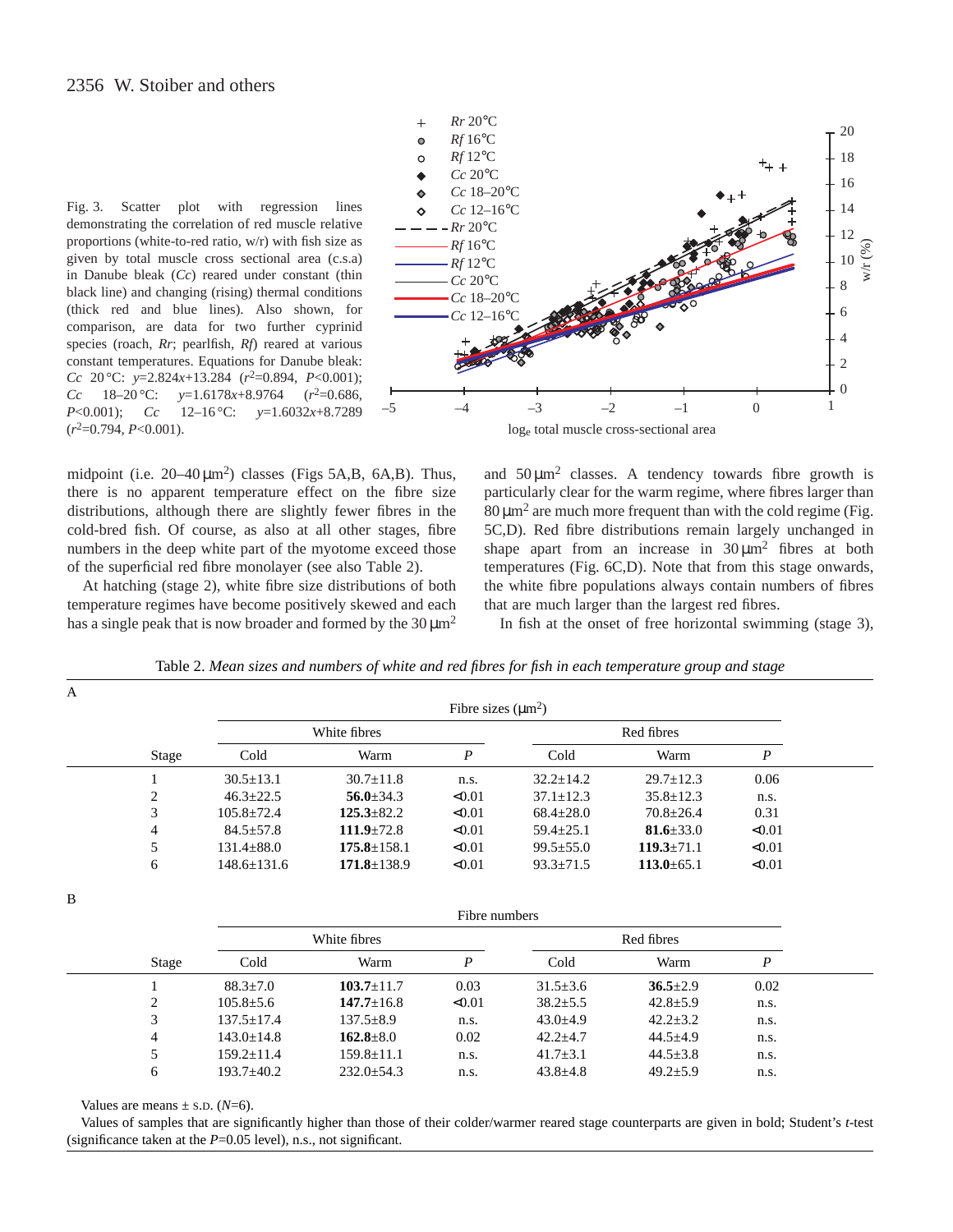

Fig. 4. Scatter plot showing the correlation of mean red (RF) and white fibre (WF) sizes with fish size as given by total muscle cross sectional area (c.s.a.) for Danube bleak reared under the two rising temperature regimes, 12–16 °C and 18–20 °C. Logarithmic regressions were calculated for red and white fibre data of each temperature regime: thick lines, red fibres; thin lines, white fibres; blue lines, cold regime; red lines, warm regime.

white fibres have broad size distributions which are still singlepeaked with positive skew at both temperatures (Fig. 5E,F). The warm regime's distribution is more flattened with a peak formed by larger fibres than that of the cold regime  $(90 \mu m^2)$ *versus*  $70 \mu m^2$ ). Maximum fibre size clearly exceeds  $300 \mu m^2$ (some fibres  $>400 \mu m^2$  may possibly be artifacts of the measurement technique employed). If compared to stage 2, the expansion towards larger fibre sizes has occurred at the expense of a decrease in numbers of small fibres (Fig. 5E). Red fibre distributions have also extended towards larger fibres, although at a much smaller scale than white fibre distributions and without skew. For both temperature regimes, the highest red fibre numbers are in the  $70 \mu m^2$  and the  $90 \mu m^2$  classes while numbers of fibres below that size have become greatly reduced (Fig. 6E,F).

When fish start exogeneous feeding (stage 4), their white fibre distributions resemble those of stage 3, except that they contain more small fibres below  $60 \mu m^2$  (Fig. 5G,H). This increase in the number of small fibres is particularly clear in specimens of the warm regime, where the size distribution has changed to a bimodal shape by addition of a small fibre peak at  $30 \mu m^2$  (Fig. 5G). By contrast, red fibre distributions stay close to a single-peaked form, with only a slight negative skew. This is more obvious in the cold-regime fish, where fibres  $>100 \,\mathrm{\upmu m^2}$  are scarce (Fig. 6G,H).

In larvae beyond the onset of exogeneous feeding (stage 5), the size distribution of warm regime white fibres maintains a bimodal shape. This is, however, somewhat masked by large numbers of fibres in the size classes between the two peaks (small fibre peak still at  $30 \mu m^2$ , large fibre peak now at  $130 \,\mu\text{m}^2$ ) (Fig. 5I). Bimodality is clearer at this stage now for white muscle fibre sizes from the cold regime (small fibre peaks at  $30 \mu m^2$ , large fibre peak at  $150 \mu m^2$ ) (Fig. 5J). Red fibre distributions of both temperature regimes are largely

### *Cellularity changes in developing fish muscle* 2357

symmetrical and have spread out due to ongoing fibre growth without significant recruitment of new small fibres (Fig. 6I,J).

In advanced larvae (stage 6) white muscle, the warm regime's small fibre peak at  $30 \mu m^2$  is more prominent than in stage 5 while the large fibre peak has flattened. The distribution is thus transformed back to a single peak, this time with a strongly positive skew and many fibres larger than  $250 \mu m^2$ . By contrast, the white fibres of the cold regime have maintained a bimodal distribution with peaks at  $30 \mu m^2$  and  $150 \mu m^2$  (Fig. 5K,L). The red fibre distribution of the warm regime fish exhibit further expansion towards larger fibre sizes with a flat-topped peak at  $130 \mu m^2$  due to the effect of hypertrophy (Fig. 6K). This is missing in fish reared under the cold regime (peak at  $70 \mu m^2$ ; Fig. 6L). The distributions of both regimes, however, have added a few more small fibres to their  $30 \mu m^2$  classes, reflecting the onset of red fibre recruitment at the lateral line nerve in the fish of this stage (Fig. 6K,L).

Fibre hypertrophy in original ('first wave' somitic) red and white fibre stocks (see Materials and methods) is elucidated in Figs 7 and 8.

#### **Discussion**

This study has provided new information on the development of fish muscles under rising temperature regimes. Analyses of fibre sizes and numbers indicate that white and red myotomal muscle of the Danube bleak each develop in a different manner. More importantly, some aspects of the observed developmental patterns appear to be independent of temperature, while others are clearly influenced by rising temperature regimes.

Notwithstanding the limitations imposed by lack of parallel constant temperature controls, as stated in the Introduction, it may be considered pertinent to discuss the results in the context of a direct comparison with constant acclimation temperature findings from other research, which used different (but closely related) fish species.

# *Temperature-independent features of muscle cellularity and growth*

This study provides evidence that Danube bleak axial muscle, irrespective of different thermal rearing regimes, exhibits patterns of activation of hypertrophy and hyperplasia, that diverge between white and red muscle fibre types.

White muscle growth relies on both mechanisms, but with a clear shift in relative importance between them, which indicates that growth is to be regarded as a two-step process. The initial embryonic period (until after onset of free swimming, stage 3) is dominated by hypertrophy of the original (somitic) fibre stock. Recruitment of new fibres is low (see Fig. 5A–F) and largely confined to the dorsal and ventral peripheries of the white fibre bulks (see Fig. 2A). This is consistent with previous findings on myogenic cell commitment in the pearlfish (Stoiber and Sänger, 1996).

By contrast, in the later (larval) period (from first feeding,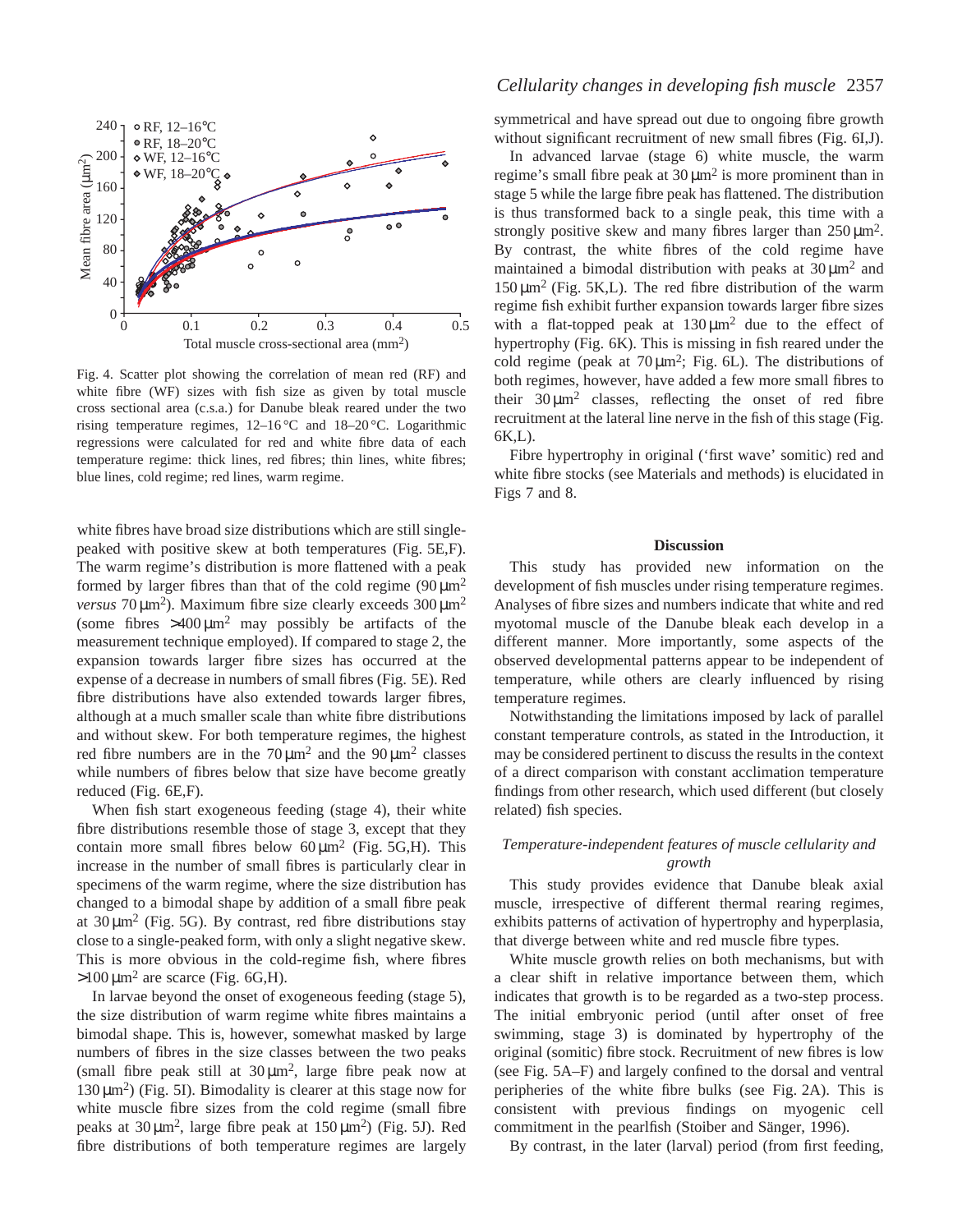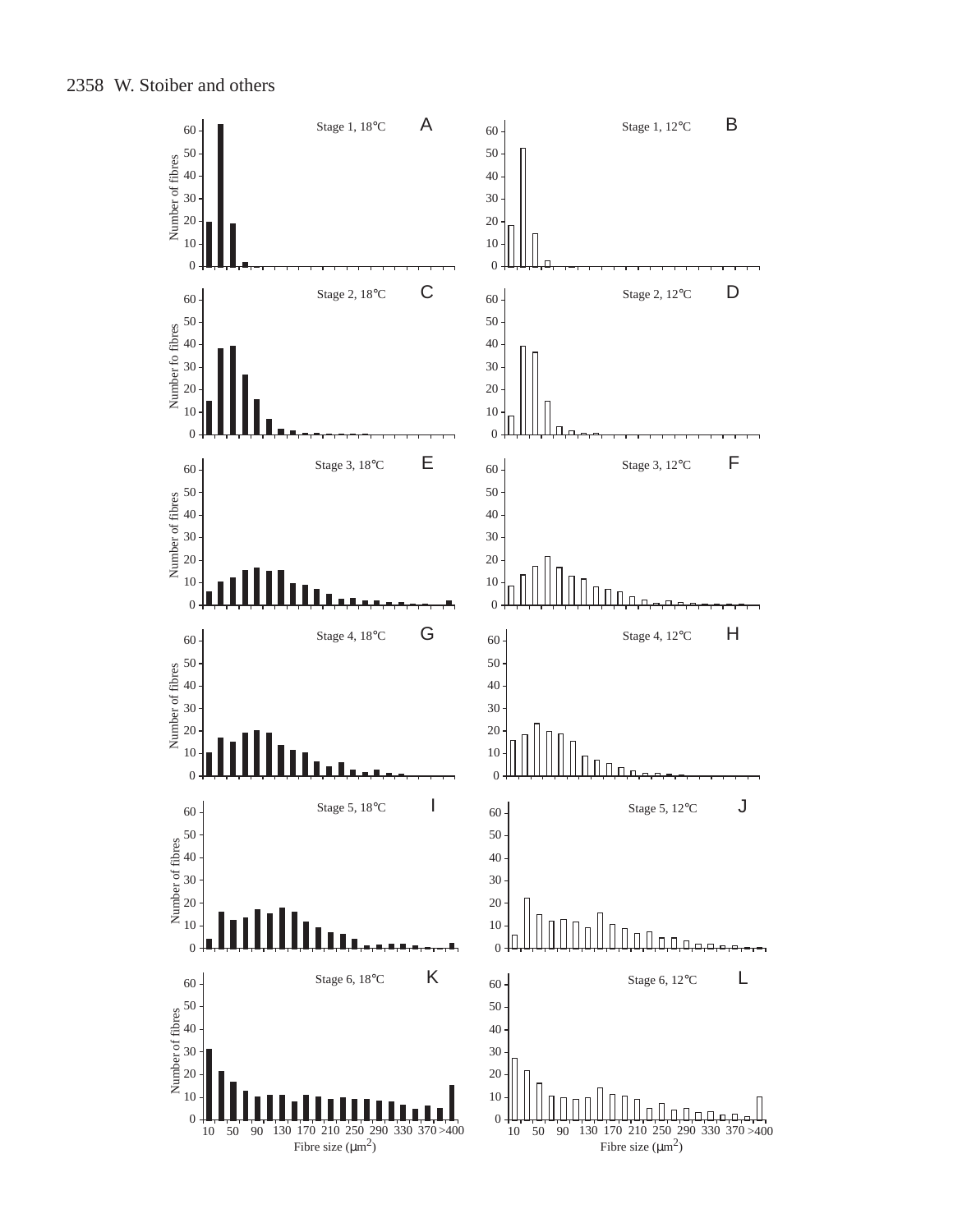Fig. 5. Frequency distributions of fibre sizes (cross-sectional areas) from white muscle of Danube bleak from the two temperature regimes. Data are grouped in  $20 \mu m^2$  size classes; histograms give mean fibre numbers per class for one epaxial quadrant per fish (*N*=6 for each stage and temperature).

stage 4 onwards), white muscle growth is supplemented by a surge of myosatellite-cell-based hyperplasia, thus creating bimodal fibre size distributions (Fig. 5G,I,J). Such a wave-like nature of white fibre proliferation has been described for other teleost larvae (e.g. Nathanailides et al., 1995a; Rowlerson et al., 1995; Stoiber, 1991; Ayala et al., 2000), and was found to persist in adult fish (e.g. Weatherley and Gill, 1985; Romanello et al., 1987; Johnston et al., 1999), where it may be subjected to seasonal variation (Johnston et al., 2000a,b).

A rather different pattern of early development is evident for red muscle of Danube bleak. Although structural maturation is more rapid in red fibres than in white fibres in the embryos, further red muscle growth at both temperatures remains largely confined to hypertrophy of the original monolayer fibre stock (see size distributions Fig. 6A–J). Any red fibre hyperplasia at the horizontal septum to form a mid-lateral wedge of red muscle, as known from teleost adults (Rome et al., 1988), is delayed up to and including stage 5, and thus begins long after the onset of white muscle hyperplasia. This is consistent with results from earlier work, also in the Danube bleak, using animals maintained at 20 °C (Stoiber, 1991).

Rather similar patterns of red muscle differentiation have been described for the species' cyprinid congener, the pearlfish (Stoiber, 1996; Stoiber et al., 1998), and the characid *Prochilodus marggravii* (Brooks et al., 1995).

# *Temperature-influenced modifications of muscle cellularity and growth*

Temperature effects on muscle cellularity are evident in the Danube bleak from the 40-somite stage onwards and affect fibre numbers and sizes. Similar to the temperatureindependent characteristics of muscle growth discussed above, these effects also diverge between white and red muscle.

Comparing temperature effects within the different developmental stages 1–6 (Table 2) reveals that white fibre effects are characterized by a 'quality shift' – a marked change at the embryo/larva transition (i.e. at around hatching), which affects hyperplasia and hypertrophy in different ways. White fibre precursor proliferation (i.e. hyperplasia) during myotome formation is likely to be reduced under cold conditions (which leads to lower fibre numbers in the cold-group stage-1 and stage-2 embryos, Table 2), while post-hatching hyperplasia is largely unaffected by temperature, as shown by fibre counts (Table 2) and by TEM observations of myogenic (myosatellite) cell appearance (Fig. 2B), as well as by immunocytochemical staining of such cells with relevant antibodies (Fig. 2C,D) (comparison between temperature groups descriptive only). By contrast, white fibre hypertrophy as measured by mean fibre sizes is devoid of temperature effects in the embryos but appears to be strongly hampered in

# *Cellularity changes in developing fish muscle* 2359

the cold after hatching (Table 2A). These effects are particularly clear for stages where temperature groups of similar body size are compared (1, 3, 5 and 6). Cellularity differences in stages 2 (hatching) and 4 (onset of external feeding) are likely to be also a consequence of the body size differences between the temperature groups (see Table 1).

However, it should be noted that taking all post-hatching stages collectively, there is a much reduced (statistically insignificant) influence of low temperature on white fibre hypertrophy when the 'first wave' somitic fibres of the two thermal groups are compared alone (i.e. independent of bias in fibre size means through recruitment of new fibres). This is equally true for Danube bleak reared at rising temperature regimes and for pearlfish reared at constant temperature regimes (Fig. 8).

Although the overall dynamics of white fibre growth (within and between stages) are broadly similar under both temperature regimes, the growth pattern exhibits a time delay under cold conditions. This is demonstrated by the fact that the most distinct feature of the pattern (i.e. the onset of larval white fibre hyperplasia resulting in bimodal fibre size distributions), arises at a slightly less advanced stage of development (stage 4) in the warm-bred fish than in the cold-bred fish (stage 5) (see Fig. 5G,J).

The effects of temperature on red fibres are similar to the effects on white fibres, in that hyperplasia of somitic fibre precursors in the embryos is somewhat reduced under cold conditions. But in contrast to white fibres, any 'quality shift' of effects at the embryo/larva transition is missing. Correspondingly, within the period investigated for fibre size measurements, further red fibre hyperplasia (up to stage 5) is low and uninfluenced by temperature (Table 2).

It is well established that relative amounts of teleost red axial muscle may vary intraspecifically, dependent upon ambient temperature, and that increase of red muscle volume is a common response to a low temperature environment (see Introduction). However, the results of the present study of Danube bleak permit further elaboration, particularly when compared with findings from studies involving other cyprinid species and/or other rearing temperature strategies.

First, it is worth reiterating a result from the present study: that Danube bleak reared under changing temperature conditions show no overall difference in the relative proportion and rate of increase of red muscle, whether reared under warm or under cold conditions (Fig. 3, lower two lines). This is in contrast to the results obtained for some species reared under constant temperature regimes. Here, higher temperature shows a lower relative proportion and rate of increase of red muscle (Fig. 3, four upper lines). To make matters more complicated, cold bred fish appear to equate with higher amounts and rate of increase of red muscle, irrespective of whether they are reared in constant or in changing temperature environments. This appears not to be necessarily a species-specific reaction (cf. pearlfish, Danube bleak, Fig. 3). Finally, it may be noted that in the Danube bleak, warm bred fish in a changing temperature environment have a higher relative amount and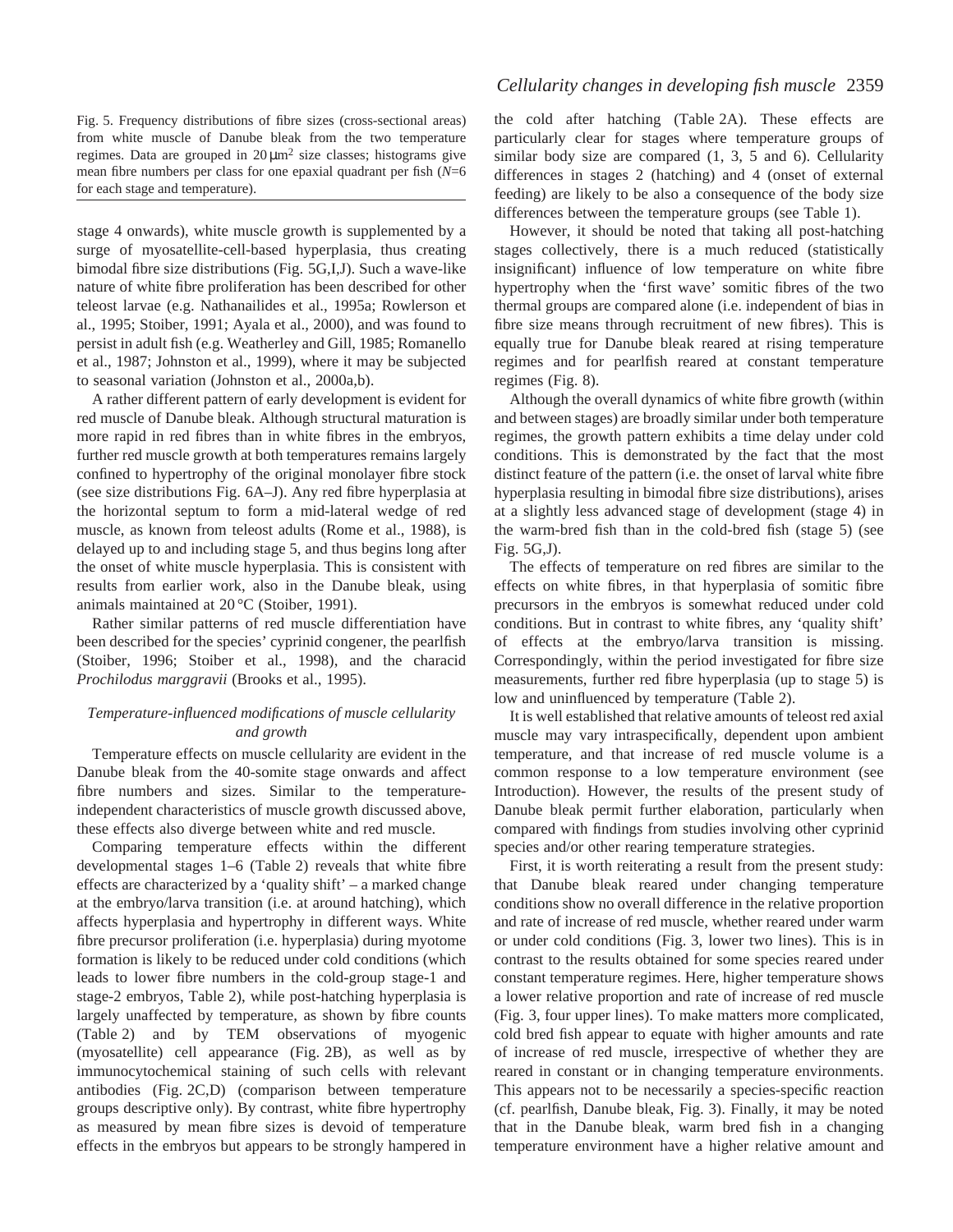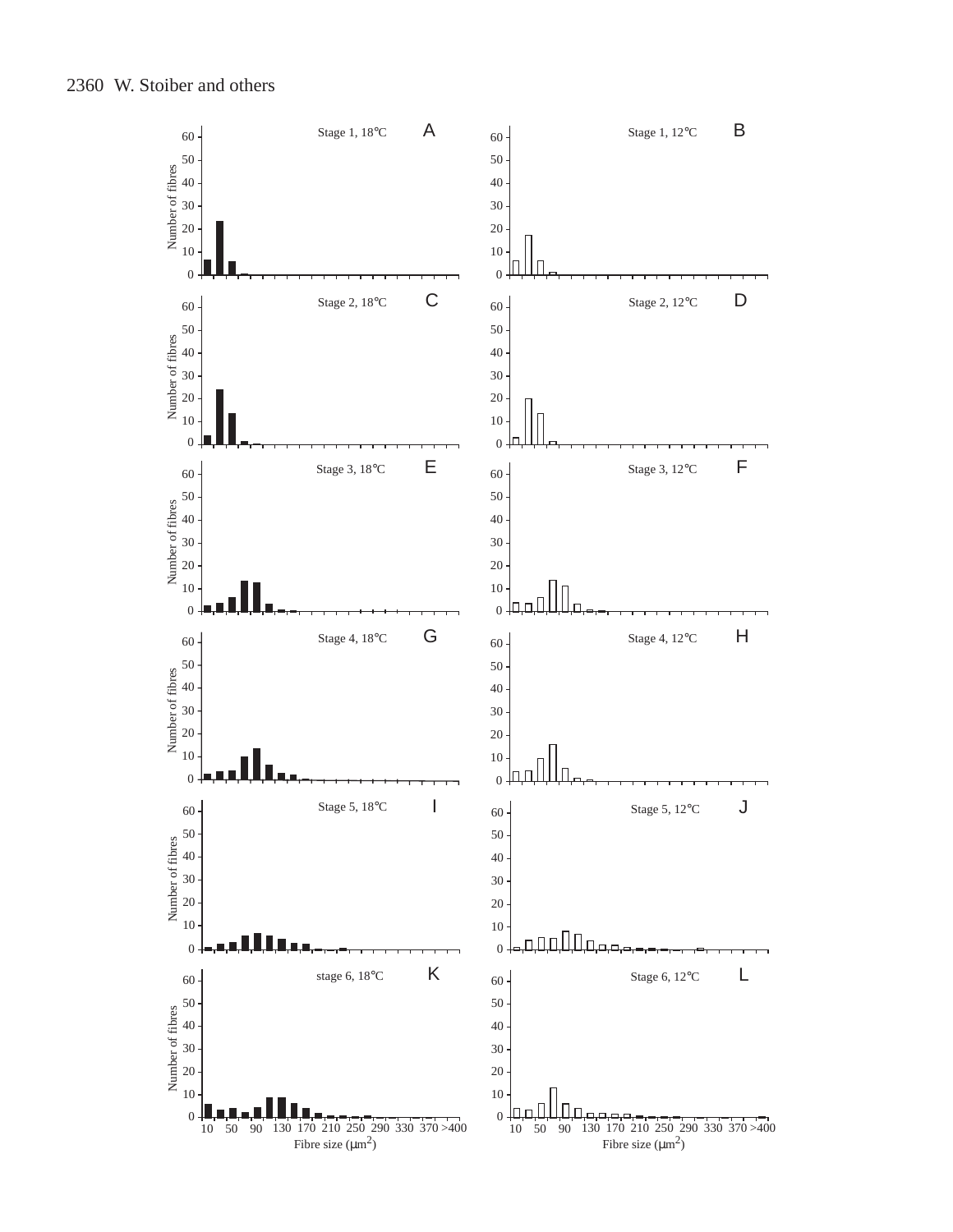Fig. 6. Frequency distributions of fibre sizes (cross-sectional areas) from red muscle of Danube bleak from the two temperature regimes. Data are grouped in  $20 \mu m^2$  classes; histograms give mean fibre numbers per class for one epaxial quadrant per fish (*N*=6 for each stage and temperature).

rate of increase of red muscle than warm-bred specimens of the same species in a constant temperature environment (Fig. 3, upper of the two bottom lines, in comparison with the lower of the two top lines).

Although this may appear all rather complicated, the general conclusion that may be drawn is, in fact, quite simple: the relative amount of red muscle increases at rates depending not only upon species and overall temperature (see Introduction) but also upon whether the fish have been reared under changing or constant temperature regimes.

Under the rising thermal regimes applied to Danube bleak in the present study, there is no clear trend towards larger red fibres in the cold, as reported previously in pearlfish reared under constant temperatures (Stoiber, 1996) (see ANCOVA results). However, rising temperature regimes do seem to have an overall effect on red fibre numbers in Danube bleak, with a clear trend towards more red fibres in the warm regime. This trend is just as apparent for the white fibres of the same species. Interestingly, here the results are partly contrary to, and partly in agreement with, the findings of Alami-Durante et al. *(*2000) using young carp *Cyprinus carpio*. In that study, white fibre numbers and sizes were found to vary clearly between fish hatched and maintained at constant temperatures (18 °C, 28 °C) and fish transferred from  $18\,^{\circ}\text{C}$  to  $28\,^{\circ}\text{C}$  at hatching. More



Fig. 7. Hypertrophy of 'first wave' somitic red fibres in Danube bleak (*Cc*) reared at rising temperatures (12–16 °C *versus* 18–20 °C) and pearlfish (*Rf*) reared at constant temperatures (12 °C *versus*  $16^{\circ}$ C). Size (cross-sectional area) means of defined numbers of largest fibres per epaxial quadrant (*Cc*: *N*=25, *Rf*: *N*=40; for rationale see Materials and methods, *Data analysis*) within developmental stages as defined in Table 1 (40som, 40 somite embryo; hatch, newly hatched free embryo; swup, free embryo at onset of free swimming; feed, larva after first uptake of exogeneous food; larv1, *Cc* larvae of stage 5, *Rf* larvae at 11 mm body length; larv2, *Cc* larvae of stage 6, *Rf* larvae at 12.5 mm body length). Values are means  $\pm$  1 s.D.

white muscle mass resulted from more and larger fibres in the transferred group than in both the colder and the warmer constant groups.

If such results are found to be general, the implications are clear – it will be necessary to considerably revise present ideas on cyprinid red muscle development that have been based only on constant water temperature investigations (goldfish, Johnston and Lucking, 1978; pearlfish, Stoiber, 1996). Such revision would bring our understanding closer into line with the natural (changing) conditions experienced by the fish at temperate latitudes.

There appears to be a wide variety of developmental responses of red and white muscles of cyprinids to variations in temperature and temperature regimes. The overall effect on muscle cellularity is a net result derived from different growth mechanisms (hypertrophy and hyperplasia in varying proportions), which may be confined to distinct subpopulations of fibres arising at different fish ages. For example, we have demonstrated here that hypertrophy of 'first wave' somitic red and white fibres is apparently uninfluenced by ambient temperature even though temperature certainly has an overall influence (see above). This result is regardless of whether fluctuating (Danube bleak) or constant thermal regimes (pearlfish) are applied (Figs 7, 8).

The importance of a simulation of the natural thermal environment in fish muscle developmental studies is further elucidated by an investigation of Johnston et al. *(*2000b) using fluctuating (although smoothed) temperature regimes to investigate muscle differentiation in Atlantic salmon offspring from two thermally different (warm lowland, cold upland) river tributaries. Comparing fry of each origin exposed to each temperature regime, these authors showed that many variables of muscle growth (cellularity-related and others) are strongly influenced by the temperatures experienced by the fish fry during critical periods of early development.



Fig. 8. Hypertrophy of 'first wave' somitic white fibres in Danube bleak (*Cc*) reared at rising temperatures and pearlfish (*Rf*) reared at constant temperatures. Size (cross-sectional area) means of defined numbers of largest fibres per epaxial quadrant (*Cc*, *N*=70; *Rf*, *N*=80) within developmental stages as defined in Table 1 (stage terminology and other explanations as in Fig. 7). Values are means  $\pm$  1 s.D.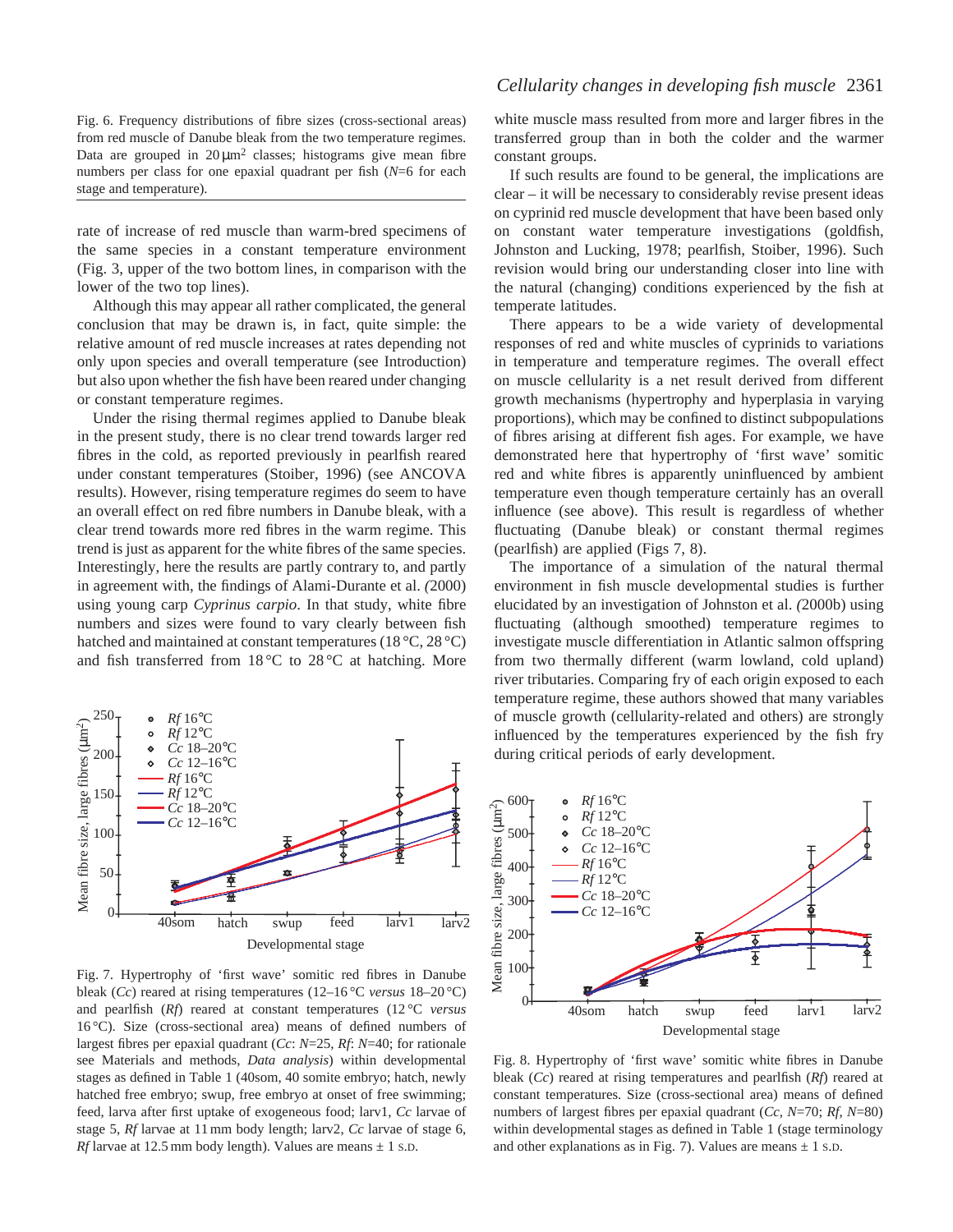# *Cellularity change in relation to the 'landmark' events of early ontogeny*

In discussing patterns of muscle cellularity change in young fish, it is certainly worth also considering how these patterns are entwined with the three consecutive 'landmark' events of early ontogeny, namely (1) hatching (involves getting rid of the egg shell), (2) onset of free swimming (involves filling the swimbladder and attaining a capability of sustained locomotion) and (3) start of exogeneous feeding (involves the ability to manoeuvre precisely in three dimensions to hunt for prey).

In the light of the Danube bleak results, hatching must not be taken as a 'strong' developmental threshold in muscle formation. At both temperatures, comparison of fibre size frequency distributions between stages 2 and 1 fails to provide an indication of any significant cellularity change in the period before hatching. This is exceptionally clear for red fibres (Fig. 6A–D), but might require further explanation for white fibres, which show a trend towards larger fibre sizes in the hatchlings (Table 2A, Fig. 5C–D). One possible explanation for this difference comes from the relative delay of spacedemanding myofibrillogenesis in the white fibres which, in contrast with the faster matured red fibres, certainly expands the initial phase of cell growth until shortly before hatching. Even if it requires functional white fibres to release the fry from their egg shells at both temperatures (which is suggested by the fine structural findings), a minor importance of hatching as a myogenetic threshold is further underpinned by the observation that cold-bred Danube bleak manage to hatch despite having less muscle fibres of each type in their myotomes than their warm bred counterparts (Table 2). As the cold-bred hatchlings are also on average shorter (Table 1), this suggests that cold incubation, in a general developmental context, promotes hatching at a less developed stage. Precocious hatching after cold incubation has also been described for other cyprinids (bream *Abramis brama*, Herzig and Winkler, 1986; pearlfish, Stoiber, 1996) and was thought to be a result of cold-induced hypoxia rather than a temperature effect *per se* in salmoniforms (*Coregonus albula*, Luczynski and Kirklewska, 1984; Atlantic salmon, Matschak et al., 1995, 1997; rainbow trout, Matschak et al., 1998).

Unlike hatching, considerable weight is attached to 'landmark' events 2 and 3 with reference to their possible function as myogenetic 'thresholds'. Indeed, the embryonic muscle system becomes subject to extensive reorganization when the fish switch from bottom rest to free swimming (event 2) and, perhaps more importantly, when they make first attempts to catch living prey (event 3). The latter involves a sudden upregulation of white muscle hyperplasia as reflected by the appearance of numerous m-met- and MyoD-positive cells (Fig. 2C,D) and bimodal fibre size distributions (Fig. 5G,I,J). Additionally, it involves the recruitment of a new fibre type – tonic fibres – a topic beyond the scope of the present study. Enhancement of hyperplasia to add to lasting hypertrophy at that stage of development is certainly an effective strategy to supply the fish with white muscle mass required for efficient prey strikes. This is also understandable from an energetic point of view. Hyperplastic growth on a large scale is thought to be more energy-consuming than hypertrophy (Matschak et al.*,* 1995, 1997, 1998) and can be facilitated once nutrients are available from external sources.

In the end, however, as noted in the introduction, many of the 'cause and effect' relationships between temperatureinduced patterns of muscle development and the behavioural pattern of the fish remain unclear. This, together with the new finding that changing temperature regimes may have strong effects on muscle development patterns that were not appreciated during constant temperature studies, opens the gate to a whole new avenue of research in the developmental biology and functional ecology of teleost fish.

Sincere thanks to Adda Mänhardt and Karin Oberascher for providing excellent technical assistance throughout the work, and to Andreas Zankl for his very professional photographic work. Fish specimens were reared at the Austrian Institute for Water Ecology, Fisheries and Lake Research in Scharfling/ Mondsee under the expert supervision of Erich Kainz. The work is part of projects P12190-BIO and P14193-BIO of the Austrian Science Foundation (F.W.F.).

#### **References**

- **Alami-Durante, H., Fauconneau, B., Rouel, M., Escaffre, A. M. and Bergot, P.** (1997). Growth and multiplication of white skeletal muscle fibres in carp larvae in relation to somatic growth rate. *J. Fish Biol.* **50**, 1285–1302.
- **Alami-Durante, H., Bergot, P., Rouel, M. and Goldspink, G.** (2000). Effects of environmental temperature on the development of the myotomal white muscle in larval carp (*Cyprinus carpio* L.). *J. Exp. Biol.* **203**, 3675–3688.
- **Ayala, M. D., Lopez-Albors, O., Gil, F., Latorre, R., Vasquez, J. M., Garcia-Alcazar, A., Abellan, E., Ramirez, G. and Moreno, F.** (2000). Temperature effect on muscle growth of the axial musculature of the sea bass (*Dicentrarchus labrax* L.). *Anat. Histol. Embryol*. **29**, 235–241.
- **Balon, E. K.** (1985). The theory of saltatory ontogeny and life history models revisited. In *Early Life Histories of Fishes* (ed. E. K. Balon), pp. 13–28. Dordrecht: Junk Publishers.
- **Barresi, M. J. F., Stickney, H. L. and Devoto, S. H.** (2000). The zebrafish *slow-muscle-omitted* gene product is required for hedgehog signal transduction and the development of slow muscle identity. *Development* **127**, 2189–2199.
- **Brooks, S. and Johnston, I. A.** (1994). Temperature and somitogenesis in embryos of the plaice (*Pleuronectes platessa*). *J. Fish Biol*. **45**, 699–702.
- **Brooks, S., Vieira, V. L. A., Johnston, I. A. and Macheru, P.** (1995). Muscle development in larvae of a fast growing tropical freshwater fish, the curimatã pacú. *J. Fish Biol*. **47**, 1026–1037.
- **Calvo, J. and Johnston, I. A.** (1992). Influence of rearing temperature on the distribution of muscle fibre types in the turbot *Scophthalmus maximus* at metamorphosis. *J. Exp. Mar. Biol. Ecol.* **161**, 45–55.
- **Campion, D. R.** (1984). The muscle satellite cell: A review. *Int. Rev. Cytol.* **87**, 225–251.
- **Coons, A. H., Leduc, E. H. and Connolly, J. M.** (1955). Studies on antibody production. I. A method for the histochemical demonstration of specific antibody and its application to a study of the hyperimmune rabbit. *J. Exp. Med.* **102**, 49–60.
- **Cornelison, D. D. W. and Wold, B. J.** (1997). Single-cell analysis of regulatory gene expression in quiescent and activated mouse skeletal muscle satellite cells. *Dev. Biol.* **191**, 270–283.
- **Devoto, S. H., Melancon, E., Eisen, J. S. and Westerfield, M.** (1996). Identification of separate slow and fast muscle precursor cells in vivo, prior to somite formation. *Development* **122**, 3371–3380.
- **Du, S. J., Devoto, S. H., Westerfield, M. and Moon, R. T.** (1997). Positive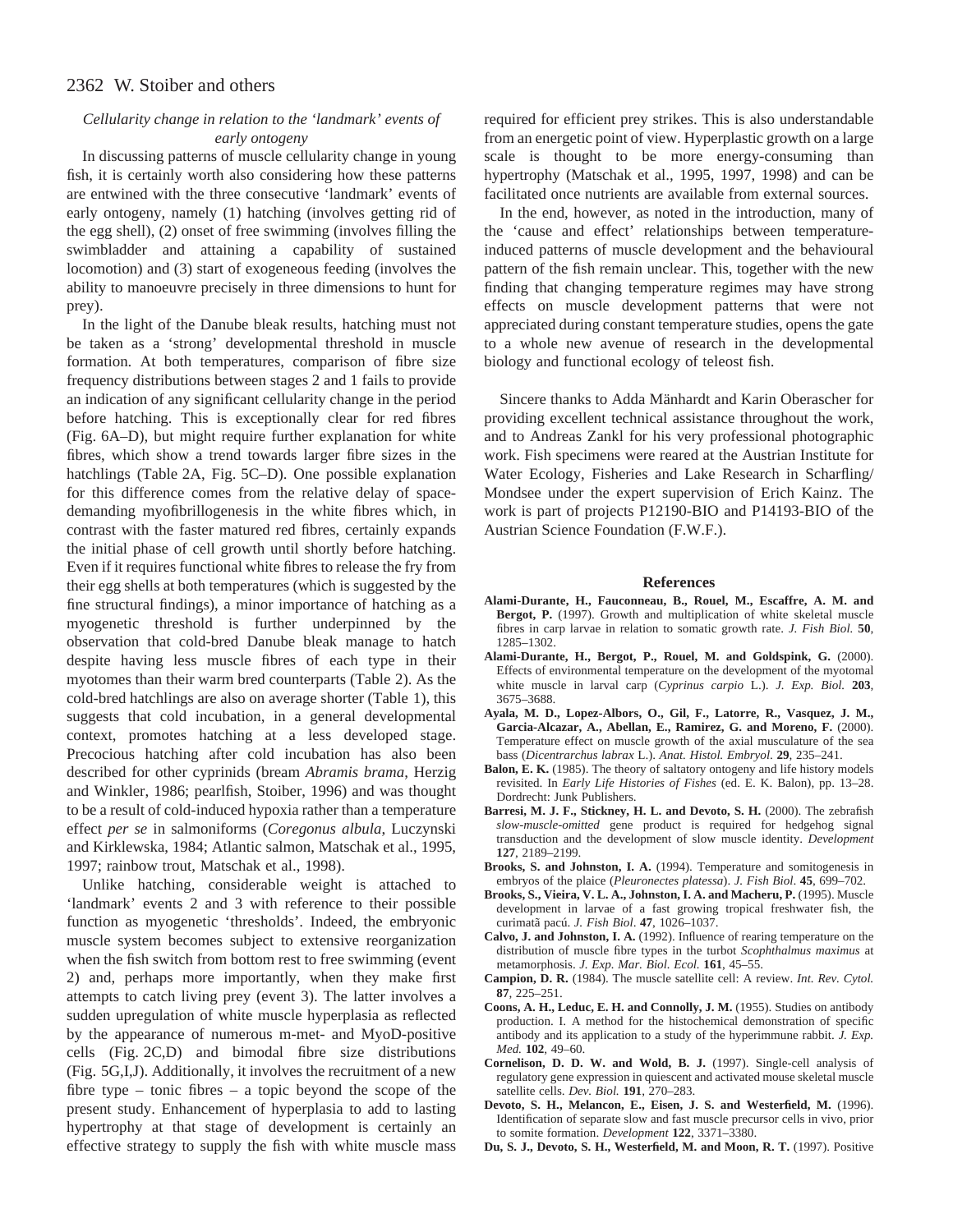and negative regulation of muscle cell identity by members of the *hedgehog* and *TGF-*β gene families. *J. Cell Biol.* **139**, 145–156.

- **Egginton, S. and Sidell, B. D.** (1989). Thermal acclimation induces adaptive changes in subcellular structure of fish skeletal muscle. *Am. J. Physiol.* **256**,  $R1-R9$ .
- **Galloway, T. F.** (1999). Muscle development and growth in early life stages of the Atlantic cod (*Gadus morhua* L.) and halibut (*Hippoglossus hippoglossus* L.). PhD thesis, Norwegian University of Science and Technology, Trondheim.
- **Galloway, T. F., Kjørsvik, E. and Kryvi, H.** (1998). Effect of temperature on viability and axial muscle development in embryos and yolk sac larvae of the Northeast Arctic cod (*Gadus morhua*). *Mar. Biol.* **132**, 559–567.
- **Galloway, T. F., Kjørsvik, E. and Kryvi, H.** (1999a). Muscle growth and development in Atlantic cod larvae (*Gadus morhua* L.) related to different somatic growth rates. *J. Exp. Biol.* **202**, 2111–2120.
- **Galloway, T. F., Kjørsvik, E. and Kryvi, H.** (1999b). Muscle growth in yolksac larvae of the Atlantic halibut as influenced by temperature in the egg and yolk-sac stage. *J. Fish Biol.* **55 Suppl. A**, 26–43.
- **Gorodilov, Y. N.** (1992). Rhythmic processes in lower vertebrate embryogenesis and their role for developmental control. *Zool. Sci.* **9**, 1101–1111.
- **Hanel, R., Karjalainen, J. and Wieser, W.** (1996). Growth of swimming muscles and its metabolic cost in larvae of whitefish at different temperatures. *J. Fish Biol.* **48**, 937–951.
- **Herzig, A. and Winkler, H.** (1985). Der Einfluß der Temperatur auf die embryonale Entwicklung der Cypriniden. *Öst. Fisch*. **38**, 182–196.
- **Herzig, A. and Winkler, H.** (1986). The influence of temperature on the embryonic development of three cyprinid fishes, *Abramis brama, Chalcalburnus chalcoides mento* and *Vimba vimba. J. Fish Biol*. **28**, 171–181.
- **Johnston, I. A.** (1999). Muscle development and growth: potential implications for flesh quality in fish. *Aquaculture* **177**, 99–115.
- **Johnston, I. A.** (2001). Genetic and environmental determinants of muscle growth patterns. In *Muscle Development and Growth,* Fish Physiology series, Vol. 18 (ed. I. A. Johnston), pp. 141–186. San Diego: Academic Press,.
- **Johnston, I. A. and Lucking, M.** (1978). Temperature induced variation in the distribution of different types of muscle fibre in the goldfish (*Carassius auratus*). *J. Comp. Physiol*. **124**, 111–116.
- **Johnston, I. A. and McLay, H. A.** (1997). Temperature and family effects on muscle cellularity at hatch and first feeding in Atlantic Salmon (*Salmo salar* L.). *Can. J. Zool*. **75**, 64–74.
- **Johnston, I. A., Vieira, V. L. A. and Abercromby, M.** (1995). Temperature and myogenesis in embryos of the Atlantic herring *Clupea harengus*. *J. Exp. Biol.* **198**, 1389–1403.
- **Johnston, I. A., Cole, N. J., Abercromby, M. and Vieira, V. L. A.** (1998). Embryonic temperature modulates muscle growth characteristics in larval and juvenile herring. *J. Exp. Biol.* **201**, 623–646.
- **Johnston, I. A., Strugnell, G., McCracken, M. L. and Johnstone, R.** (1999). Muscle growth and development in normal-sex-ratio and all-female diploid and triploid Atlantic salmon. *J. Exp. Biol.* **202**, 1991–2016.
- **Johnston, I. A., Alderson, R., Sandham, C., Mitchell, D., Selkirk, C., Dingwall, A., Nickell, D., Baker, R., Robertson, B., Whyte, D. and Springate, J.** (2000a). Patterns of muscle growth in early and late maturing populations of Atlantic salmon (*Salmo salar L*.). *Aquaculture* **189**, 307–333.
- **Johnston, I. A., McLay, A. H., Abercromby, M. and Robins, D.** (2000b). Phenotypic plasticity of early myogenesis and satellite cell numbers in Atlantic salmon spawning in upland and lowland tributaries of a river system. *J. Exp. Biol.* **203**, 2539–2552.
- **Johnston, I. A., McLay, A. H., Abercromby, M. and Robins, D.** (2000c). Early thermal experience has different effects on growth and muscle fibre recruitment in spring- and autumn-running Atlantic salmon populations. *J. Exp. Biol.* **203**, 2553–2564.
- **Johnston, I. A., Alderson, R., Sandham, C., Dingwall, A., Mitchell, D., Selkirk, C., Nickell, D., Baker, R., Robertson, B., Whyte, D. and Springate, J.** (2000d): Muscle fibre density in relation to the colour and texture of smoked Atlantic salmon (*Salmo salar* L.). *Aquaculture* **189**, 335–349.
- **Karnovsky, M. J.** (1963). A formaldehyde-glutaraldehyde fixative of high osmolarity for use in electron microscopy. *J. Cell Biol*. **27**, 137A–138A.
- **Kilarski, W.** (1990). Histochemical characterization of myotomal muscle in the roach, *Rutilus rutilus* (L.). *J. Fish Biol*. **36**, 353–362.
- **Kilarski, W. and Kozlowska, M.** (1985). Histochemical and electronmicroscopical analysis of muscle fiber in the myotomes of teleost

fish (*Noemacheilus barbatulus* L.). *Gegenbaurs morph. Jahrb*. (Leipzig) **131**, 55–72.

- **Kilarski, W. and Kozlowska, M.** (1987). Comparison of ultrastructural and morphometrical analysis of tonic, white and red muscle fibers in the myotome of teleost fish (*Noemacheilus barbatulus* L.). *Z. mikrosk.-anat. Forsch.* **101**, 636–648.
- **Koumans, J. T. M. and Akster H. A.** (1995). Myogenic cells in development and growth of fish. *Comp. Biochem. Physiol*. **110A**, 2–20.
- **Luczynski, M. and Kirklewska, A.** (1984). Dependence of *Coregonus albula* embryogene-sis rate on the incubation temperature. *Aquaculture* **42**, 43–55.
- **Matschak, T. W., Stickland, N. C., Crook, A. R. and Hopcroft, T.** (1995). Is physiological hypoxia the driving force behind temperature effects on muscle development in embryonic Atlantic salmon (*Salmo salar* L.)? *Differentiation* **59**, 71–77.
- **Matschak, T. W., Stickland, N. C., Mason, P. S. and Crook, A. R.** (1997). Oxygen availability and temperature affect embryonic muscle development in Atlantic salmon (*Salmo salar* L.). *Differentiation* **61**, 229–235.
- **Matschak, T. W., Hopcroft, T., Mason, P. S., Crook, A. R. and Stickland, N. C.** (1998). Temperature and oxygen tension influence the development of muscle cellularity in embryonic rainbow trout. *J. Fish Biol.* **53**, 581–590.
- **Mauro, A.** (1961). Satellite cells of skeletal muscle fibres. *J. Biophys. Biochem. Cytol*. **9**, 493–495.
- **Meyer-Rochow, V. B. and Ingram, J. R.** (1993). Red-white muscle distribution and fibre growth dynamics: a comparison between lacustrine and riverine populations of the Southern smelt *Retropinna retropinna* Richardson. *Proc. R. Soc. Lond. B* **252**, 85–92.
- **Nathanailides, C., Lopez-Albors, O. and Stickland, N. C.** (1995a). Temperature- and developmentally-induced variation in the histochemical profile of myofibrillar ATPase activity in the carp. *J. Fish Biol.* **47**, 631–640.
- **Nathanailides, C., Lopez-Albors, O. and Stickland, N. C.** (1995b). Influence of prehatch temperature on the development of muscle cellularity in posthatch Atlantic salmon (*Salmo salar*). *Can. J. Fish. Aquat. Sci.* **52**, 675–680.
- **Noel, O. and Le Bail, P.-Y.** (1997). Does cyclicity of growth rate in rainbow trout exist? *J. Fish Biol.* **51**, 634–642.
- **Romanello, M. G., Scapolo, P. A., Luprano, S. and Mascarello, F.** (1987). Post-larval growth in the lateral white muscle of the eel, *Anguilla anguilla*. *J. Fish Biol*. **30**, 161–172.
- **Rome, L. C., Funke, R. P., Alexander, R. McN., Lutz, G., Aldridge, H., Scott, F. and Freadman, M.** (1988). Why animals have different muscle fibre types? *Nature* **335**, 824–827.
- **Romeis, B.** (1968). *Mikroskopische Technik*, 16th edition. Munich: Oldenbourg. 757pp.
- **Rowlerson, A.** (1994). An outline of fibre types in vertebrate skeletal muscle: histochemical identification and myosin isoforms. *Basic Appl. Myol.* **4**, 333–352.
- **Rowlerson, A., Mascarello, F., Radaelli, G. and Veggetti, A.** (1995). Differentiation and growth of muscle in the fish *Sparus aurata* (L.): II. Hyperplastic and hypertrophic growth of lateral muscle from hatching to adult. *J. Muscle Res. Cell Motil.* **16**, 223–236.
- **Rowlerson, A. and Veggetti, A.** (2001). Cellular mechanisms of postembryonic muscle growth in aquaculture species. In *Muscle Development and Growth,* Fish Physiology series, Vol. 18 (ed. I. A. Johnston), pp. 103–140. San Diego: Academic Press.
- Sänger, A. M. (1992). Effects of training on axial muscle of two cyprinid species: *Chondrostoma nasus* (L.) and *Leuciscus cephalus* (L.). *J. Fish Biol.* **40**, 637–646.
- **Sänger, A. M.** (1997). The so-called tonic muscle fibre type in cyprinid axial muscle: their morphology and response to endurance exercise training. *J. Fish Biol.* **50**, 487–497.
- **Scapolo, P. A., Veggetti, A., Mascarello, F. and Romanello, M. G.** (1988). Developmental transitions of myosin isoforms and organisation of the lateral muscle in the teleost *Dicentrarchus labrax* (L.). *Anat. Embryol*. **178**, 287–295.
- **Stickland, N. C., White, R. N., Mescall, P. E., Crook, A. R. and Thorpe, J. E.** (1988). The effect of temperature on myogenesis in embryonic development of the Atlantic salmon (*Salmo salar* L.). *Anat. Embryol.* **178**, 253–257.
- **Stoiber, W.** (1991). Differenzierung der Rumpfmuskulatur larvaler Cypriniden: Feinstruktur und Morphometrie. Diploma thesis, University of Salzburg, Salzburg. 239pp.
- **Stoiber, W.** (1996). Ontogenesis of axial muscle in teleost fish: An investigation into the source of new muscle fibres and the temperature dependence of growth dynamics. PhD thesis, University of Salzburg, Salzburg. 373pp.